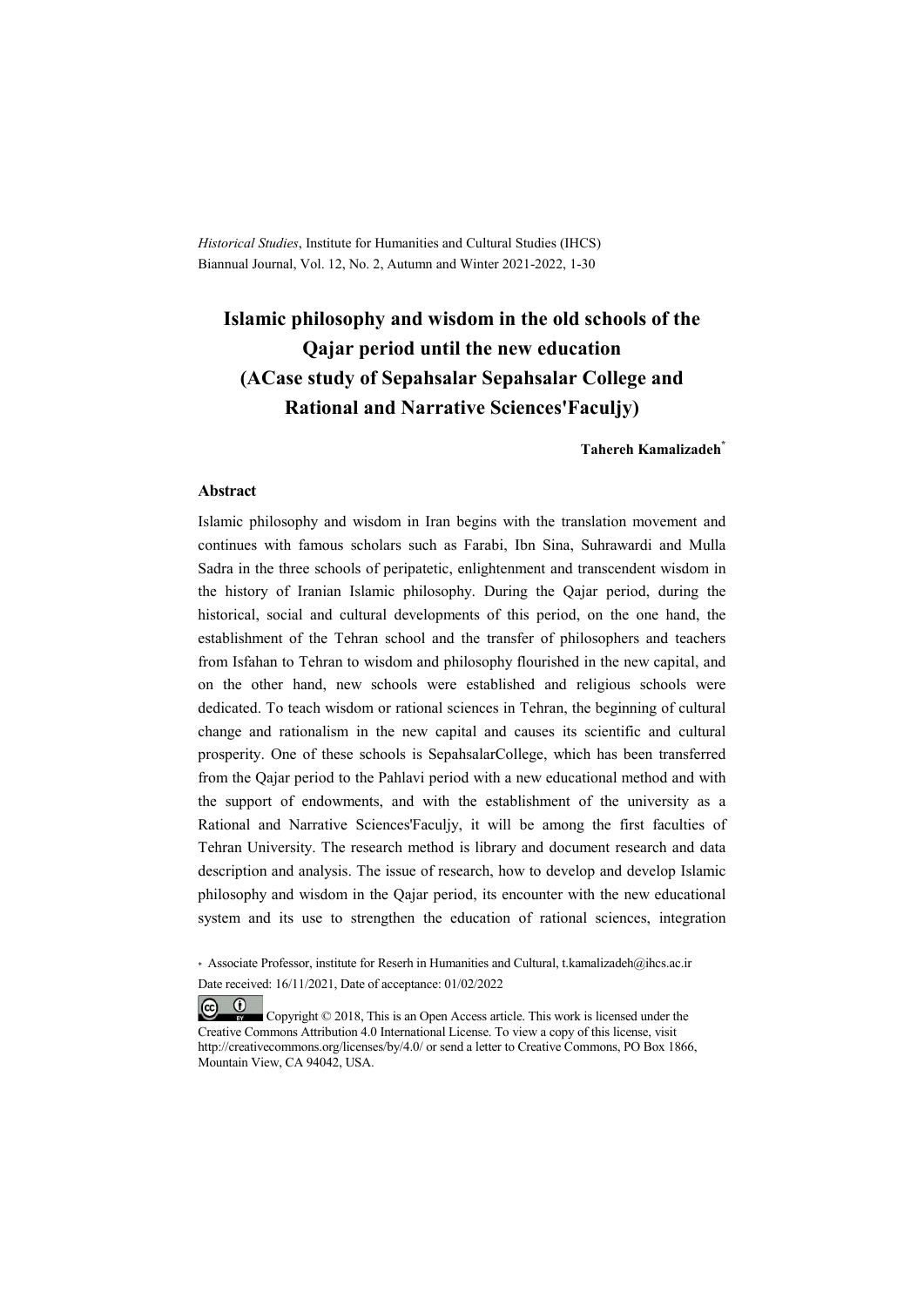between rational and narrative sciences and examining the challenges and developments of transferring this heritage to the Rational and Narrative Sciences'Faculjy in the Pahlavi period.

**Keywords:** Wisdom and Philosophy, Qajar Period, Old Tehran Schools, Sepahsalar College, Rational and Narrative Sciences'Faculjy.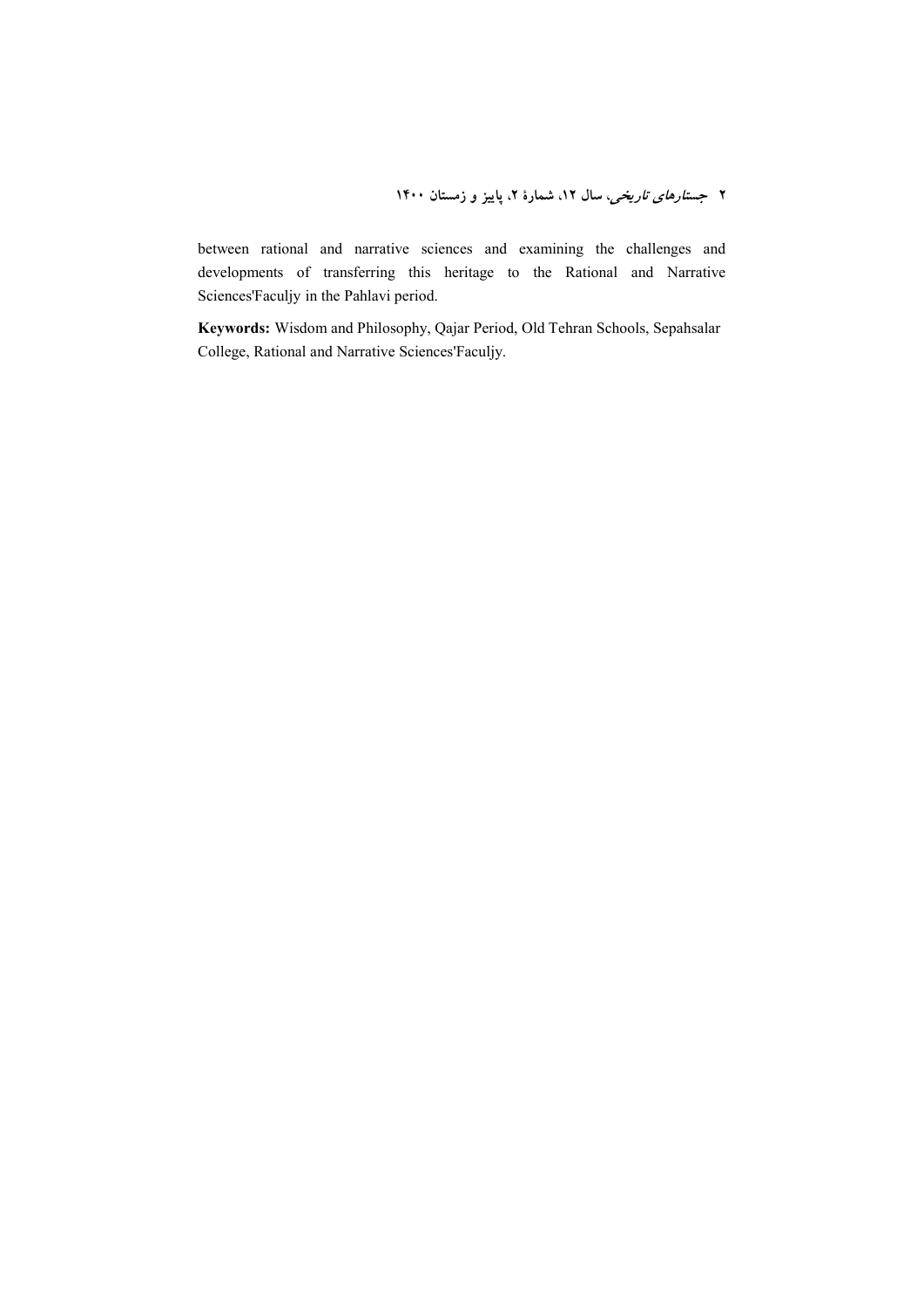جست*ارهای تاریخی*، پژوهشگاه علوم انسانی و مطالعات فرهنگی دوفصلناه علمی (مقالهٔ علمی ــ پژوهشی)، سال ۱۲، شمارهٔ ۲، پاییز و زمستان ۱۴۰۰، ۳ ـ ۳۰

# فلسفه و حکمت اسلامي در مدارس قديم دورهٔ قاجار تا اَموزش جدید (مطالعة موردي مدرسة عالى سيهسالار و دانشكدة معقول و منقول) `

طاهره كمالي زاده\*

#### حكىدە

فلسفه و حکمت اسلامی در ایران از نهضت ترجمه آغاز می شود و با حکمای صاحب امی هـمچـون فـارابي و ابــن ســينا و ســهروردي و ملاصــدرا در ســه مكتـب مشــاء، اشــراق و حکمت متعالیه در تاریخ فلسفه ایرانی اسلامی اسـتمرار مـی پابـد. در دوره قاجـار نیـز طـی تحولات تاریخی، اجتماعی و فرهنگی این دوره، از سوپی تاسیس مکتب تهیران و انتقبال ۔<br>حکما و مدرسین فلسفه از اصفهان بـه تهـ ان بـه حکمـت و فلسـفه در بابتخـت جدبـد رونق می بخشد، و از سویی دیگر تاسیس مـدارس جدیـد و وقـف مـدارس دینـی بـرای ۔<br>تدریس حکمت و یا علیوم معقبول در تھے ان، سے آغاز تحیول فرھنگے و خردگرایے در يايتخت جديد و موجب رونق علمي و فرهنگي آن مي گردد. ازجمله اين مـدارس، مدرســه عالی سیهسالار است که با شیوه نوین آموزشی و با پشتیبانی موقوفات واقف از دوره قاجـار به دوره یهلوی منتقل شده و بــا تأســیس دانشــگاه بــه عنــوان دانشــکده معقــول ومنقــول در مجموعه نخستین دانشکدههای دانشگاه تهران قرار می گیرد. روش تحقیق، کتــابخانــهای و سند یژوهی و توصیف و تحلیل دادهاست. مسأله یژوهش، چگونگی بسط و توسعه فلسـفه و حکمت اسلامی در دوره قاجبار، مواجهـه اّن بـا نظـام اَموزشـی جدیـد و کاربسـت اَن

> \* دانشیار، پژوهشگاه علوم انسانی و مطالعات انسانی، t.kamalizadeh@ihcs.ac.ir تاريخ دريافت: ١۴٠٠/٠٨/٢٥، تاريخ يذيرش: ١۴٠٠/١١/١٢

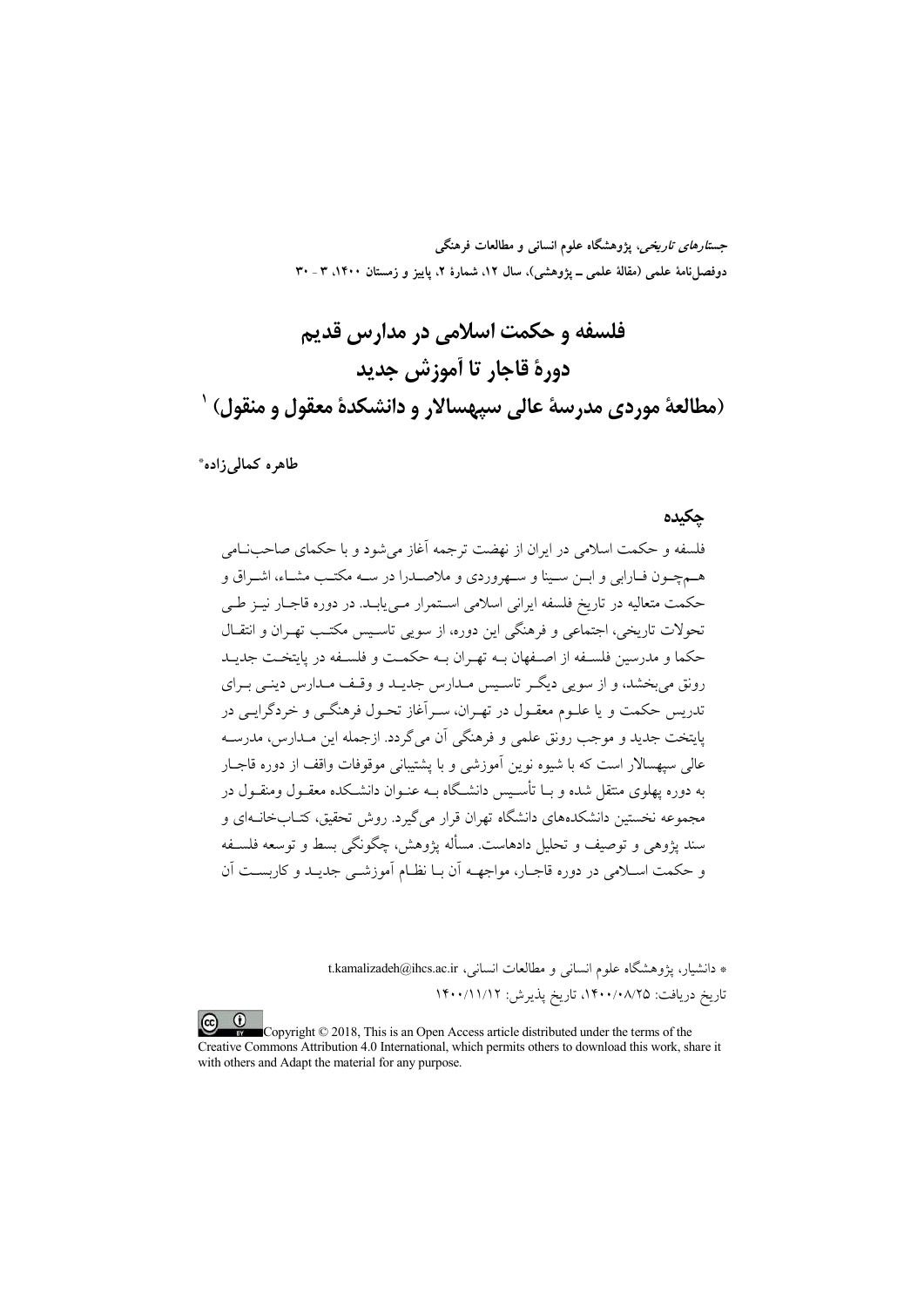درجهت تقويت و تحكيم آموزش علوم عقلي، تجميع بين علوم معقول و منقــول و بررســي چالشها و تحولات انتقال این میراث به دانشکده معقول و منقول در دوره پهلوی است. **کلیدواژهها:** حکمت و فلسفه، دوره قاجار، مکتب تهران، مدارس قدیم تهران، مدرسه عــال<sub>ی</sub> سیهسالار، دانشکده معقول و منقول.

## ۱. مقدمه و طرح مسئله

نيمهٔ نخست تاريخ هزار و دويست سالهٔ فلسفهٔ اسلامي با نهضت ترجمه آغاز مي شــود و بــا ظهور فارابی و تأسیس نظام فلســفهٔ اســلامی و تکمیــل و شــکوفایی آن توســط ابــن ســینا و شارحين و تابعين مشائي وي در شرق و غرب جهان اسلام رونق مي يابد، و نيمـهٔ دوم آن بــا ظهور حکمت اشراق سهروردی آغاز می شود و با حکمت متعالیـهٔ صـدرابی تـداوم یافتـه و به کمال می رسد. بنـابراین، فلسـفهٔ اسـلامی بـرخلاف نظر گـاه غربیـان، بـا مـرگ ابـن رشـد پایان نیافت، بلکه با ظهور «حکمت اشـراق» سـهروردی و «حکمـت متعالیـه» ملاصـدرا، در هيئت و نظامي كه نام «فلسفهٔ اسلامي» را شايسته است، و بــا تفكـر اســلامي شــيعي قرابــت بیش تری دارد، تحت عنوان «حکمـت» تـداوم و تکامـل یافـت و در عصـر صـفویه بــه اوج خود رسيد. تدريس و تعليم حكمت در دورهٔ قاجار در مدارس ديني و مدارس عـالي –کـه در زمرهٔ مدارس موفق و بنام آن زمان بودند –استمرار یافت. تأسیس این مدارس در تهـران، بهعنوان پایتخت نو هم سرآغاز تحول فرهنگی و خردگرایی و هم از جاذبههای علمی تهـران به شمار می رفت.

حکمت و فلسفه در دوره قاجار از جهات مختلـف قابـل بررســي اســت. دوره قاجــار و انتخاب تهران به عنوان پایتخت، از سویی شاهد انتقال مکتـب فلسـفی اصـفهان بـه تهـران و شکل گیـری مکتـب حِکمـی تهـران، تاسـیس مـدارس جدیـد و تقویـت جایگـاه فرهنگـی روحانيت است و از سويي ديگر آغاز رفت و آمـد بــه ارويــا و اعــزام دانشــجو و تحــولات سیاسی و اجتماعی و فرهنگی خاص از جمله ورود علوم انسانی جدیـد بـه ایـران اسـت. از حیث اَموزش نیز این دوره بــه عنــوان دوره گــذار از اَمــوزش ســنتی بــه اَمــوزش مــدرن از تأسیس مـدارس جدیـد دوره قاجــار تــا تأســیس دانشــگاه تهــران در دوره یهلــوی اول نیــز قابلتوجه است. مسأله يژوهش، چگـونگي بسـط و توسـعه فلسـفه و حکمـت اسـلامي در دوره قاجار، مواجهه اهل فرهنگ و سیاسـتگزاران فرهنگــی و اســاتید و متعاطیــان فلســفه و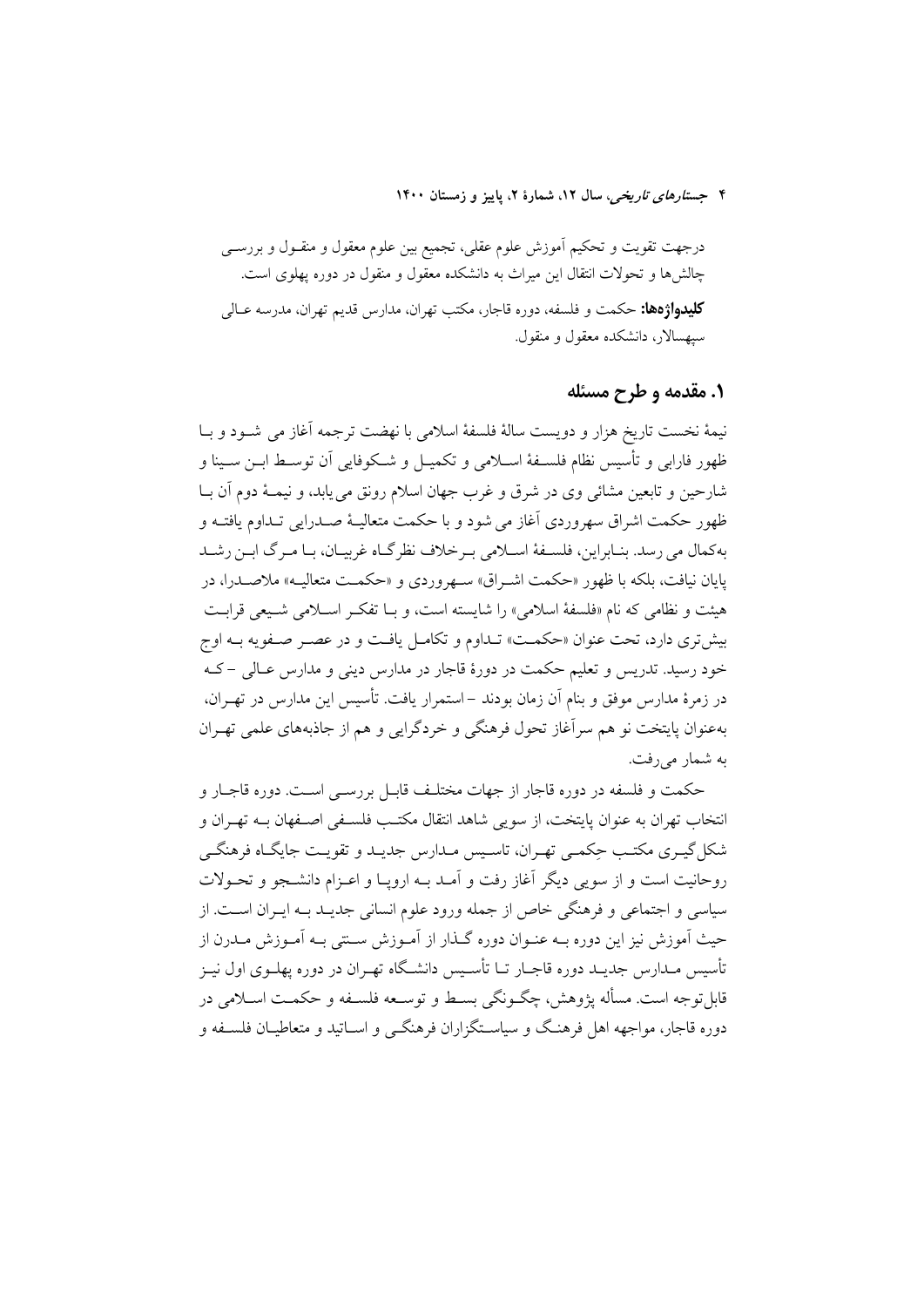حکمت اسلامی با نظام اَموزشی جدید و کاربست اَن در جهت تقویـت و تحکـیم اَمـوزش علوم عقلی و بررسی چالشها و تحولات انتقال این میراث به دانشـکده معقــول و منقــول در دوره پهلوی است.

## ٢. پيشينهٔ مطالعاتي

یژوهشهای انجام شده در این حوزه را می توان در ذیل سه عنوان دستهبندی نمود:

۱. پژوهشهای تاریخی، در حوزه تاریخ فلسفه اسلامی: نصـر در تــاریخ فلســفه اســلامی (۱۳۹۴)،کربن در تاریخ فلسفه اسلامی(۱۳۷۰)، فصلی را بـه مکتـب فلسـفی تهـران و آثـار حکمی آن که در دوره قاجـار شـکل گرفـت اختصـاص دادهانـد، همچنـین صـدوقی سـها (۱۳۵۹)، *درتاریخ حکما و عرفای متأخر صدرالمتالهین* به تفصیل مکتب تهـران و مباحـث و مسائل فلسفی و حکمای بنام آن را معرفی نموده است. آشتیانی در مقدمـه منتخبــاتی از آثــار حکمای مسلمان ایرانی(۱۳۷۸) و در مقدمه *شواهدالربوبیه* ملا صـدرا(۱۳۴۶)، بخشــی را بــه بیان تـاریخ انتقـال حــوزه فلســفی و عرفــانی از اصــفهان بــه تهــران اختصــاص داده اســت. کنت دوگوبینو(بی تا)، نیز در *مذاهب و فلسفه در آسیای وسطی* به جریانــات فلســفه اعــم از اسلامی و غربی در این دوره و گفتگوی با برخی حکمای آن دوره پرداخته است. در حــوزه تاریخ اجتمـاعی، حیـدری (۱۳۹۴)، در پژوهشـی جایگـاه تـاریخی اجتمـاعی فلسـفه را در دوره قاجار بررسی نموده است وی با ً محوریـت جایگـاه فلسـفه غـرب در دوره قاجـار و دربین روشنفکران اَن دوره به مکتب تهران و جایگاه فلسفه و حکمت اسـلامی نیــز در ایــن دوران يو داخته است.

۲. پژوهشهایی حوزه آموزش: سیدزاده مطلق (۱۳۹۰)مهمترین مدارس موقوف تهران از زمان ناصرالدین شاه تا پایان دوره قاجار را بررسی نموده به فراخور بـه مدارســی کـه وقـف حکمت و فلسفه و یا وقف معقول و منقول شدهاند نیز پرداختـه اسـت. کسـائـی (۱۳۷۷)، در مقاله «مدارس قدیم تهران در عصرقاجار» بــه مدارســی کــه بــه آمــوزش فلســفه و حکمــت اختصاص یافته بودند به تفصیل پرداخته است. رمضانپور و همکاران(۱۳۹۲)، تـاثیر مـدارس معــروف موقوفــه را در نظــام أموزشـــي دوره فتحعلــي شــاه و ناصـــرالدين شــاه قاجــار بررسي نمودهاند.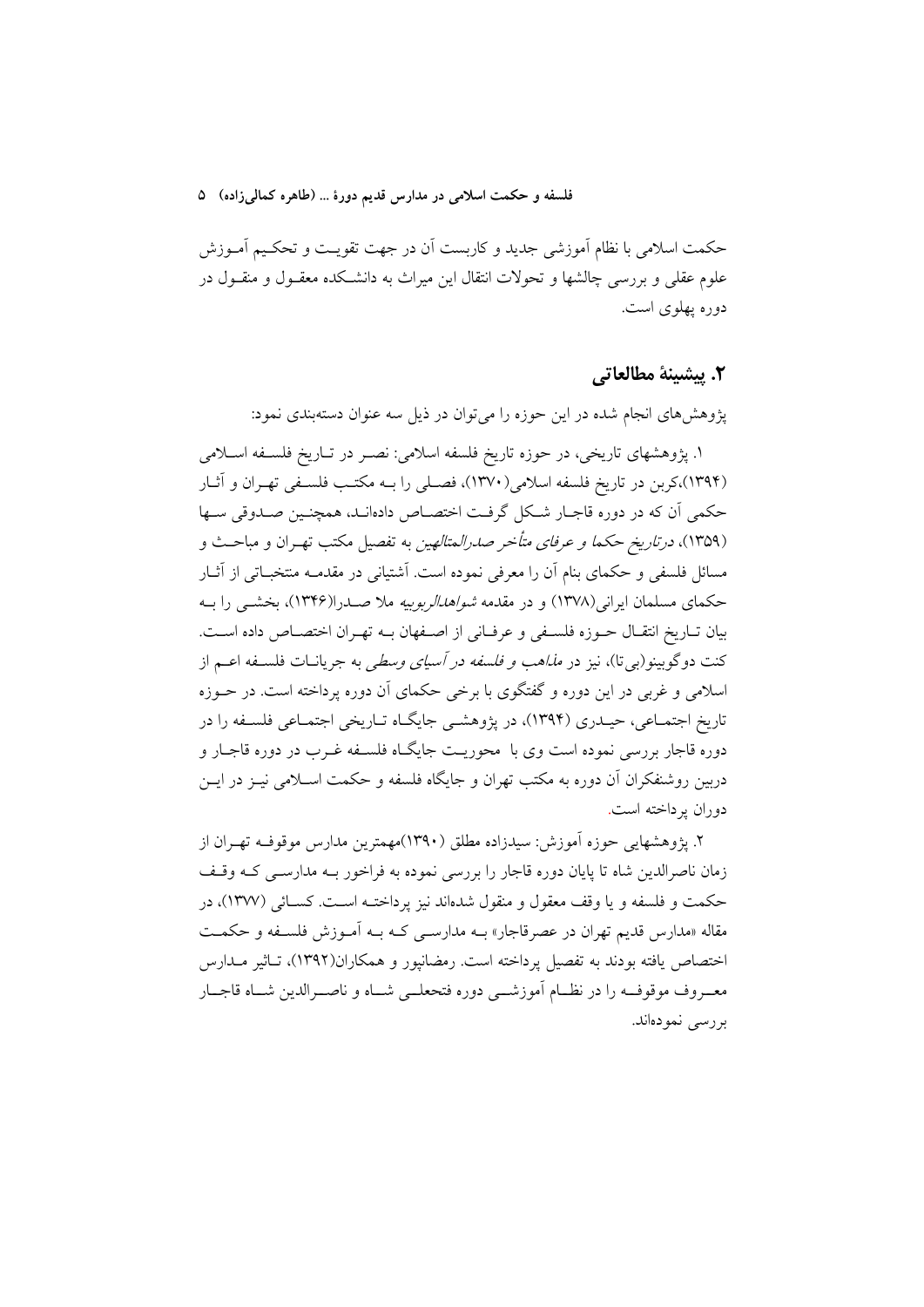۳. پژوهشهایی که به تأسیس دانشگاه تهران پرداختهانــد از جملــه ضــیاء ظریفــی، ۱۳۷۸و زرگری نژاد، و مجموعه راهنمای دانشگاه تهران ۱۳۹۷

با توجه به چالشهای موجود بین علوم عقلی و نقلی در تاریخ تفکر اسلامی و علــی(غــم توفق علوم نقلي بويژه علم فقه در عرصههاي ديني، فرهنگي و اجتمــاعي بــه ســبب حضــور فعال در سطوح مختلف زندگی شخصی و اجتماعی، توجه به علوم عقلی و به نحــو خــاص حکمت و فلسفه اسلامی در دوره قاجار و تأسیس مکتب تهران مسـأله مهــم و قابــل توجــه این دوره است که به تأسیس مدرسه عالمی سپهسالار با تاکیـد برجمـع بــین علــوم معقــول و منقول که در تاریخ فکری ایران بی سابقه بوده است منتهی می شود و این جامعیت به تاسـیس دانشگاه تهران به دانشکده معقول و منقول منتقل میگردد.علی رغــم اهمیــت ایــن مســأله در این موضوع به نحو خاص پژوهشی انجام نشده است، این پژوهش در صدد است متمـایز از پژوهش های پیشین و با بهرهمندی از نتایج و دستاورد آنها جایگاه فلسفه و حکمت اسـلامی و کیفیت آموزش و ترویج و تحکیم مبـانی اندیشــههـای فلســفی ســنتی ایرانــی اســلامی و همچنین چالشها و پیامدهای انتقال ایــن میــراث بــه دانشــکده معقــول و معقــول را از ابعــاد مختلف تحلیل و بررسی نماید.

# ۳. مکتب فلسفی تهران

با تأسيس سلسله قاجــار (١٧٩۶/١٢١٠) وكــاهش ناامنيهـا و اَشــوبهاي اجتمــاعي و انتخــاب تهران به عنوان پایتخت جدیـد ایــن شــهر بــه ســرعت بــه عنــوان یــک شــهر مهــم و مرکــز فعالیتهای سیاسی، اقتصادی و علمی و بلکه مرکز مهم فلسفی در آمد. در زمان فتحعلی شـاه قاجار مرکز حکمت و فلسفه به تدریج از اصفهان به تهـران منتقــل شــد و تهـران تــا همــین اواخر مرکزیت خود را حفظ کرد.

محمـدخان مـروي در سـال ١٢٣٧ق. مدرسـه مهمـي را در قلـب تهـران سـاخت و از فتحعلي شاه خواست از ملاعلي نوري(م ١٢۴۶ هـ ق) اسـتاد مشـهور و صـاحب نـام مكتـب اصفهان، برای تدریس فلسفه و حکمت در مدرسه تازه تاسیس دعوت نمایـد. نــوری کــه در اوج شهرت علمـي بـود و شــاگردان زيــادي را در اصــفهان تربيــت نمـوده بـود و بــالغ بـر چهارصد نفر در درس وی حضور داشتند نمی توانست از موقعیت مکتب فلسفی اصفهان صرف نظر نماید، پیشنهاد شاه را نیذیرفت، با اصرار مجدد شـاه، یکـی از شـاگردان برجسـته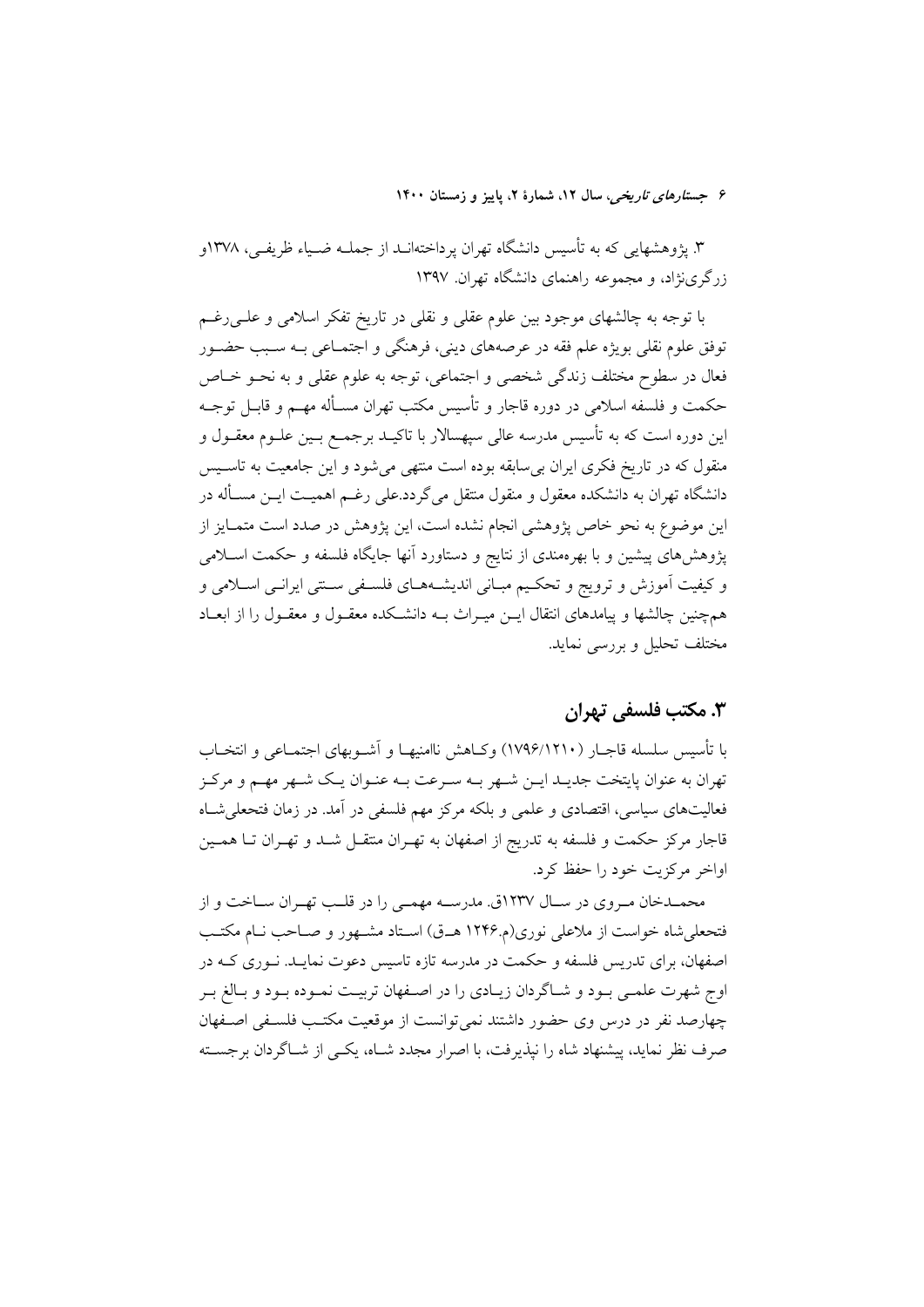خود بنام ملاعبدالله زنوزی را به تهران فرستاد. ملا عبدالله در مدرسه مروی اسـتقرار یافـت و مدت دو دهه در آنجا به تدریس فلسفه اسلامی مشغول بـود. ایــن نخســتین گــام در انتقــال فعالیت فلسفی از مکتب اصفهان به مکتب تهران بود. او که پرورش یافته مکتـب اصـفهان و حلقه نوری بود از پیروان مکتب صدرایی محسـوب میشـد (نصـر،۱۳۹۴: ۳۱۸). کـربن نیـز دعوت از ملاعلی نوری به تهران را به نوعی نشـانه انتقـال رسـمی مرکـز علـوم اسـلامی از اصفهان به تهران قلمداد مـي كنـد(كربن، ١٣٧٠: ١٧٣) كــه شــكل گيــرى مكتــب تهـران مؤيــد آن است.

از شاگردان ملاعلی نوری، محمدجعفر لنگرودی(م۱۲۶۰ هـق)، که شــرحی مفصــل بــر *المشاعر و الحكمه العرشيه* ملاصدرا و شرحى بر *تجريد الاعتقاد* نصـيرالدين طوسـي تـأليف نمو ده است، محمدرضا قمشهای(۱۳۰۶ هـ ق)، میرزا ابوالحسن جلوه(م۱۳۱۴ هـ ق) نیـز بـه تهـران مهـاجرت نمودنـد و همچنـين أقـا علـي مـدرس زنـوزي(م.١٣٠٧ هــق) كـه بـه «حکیم مؤسس» شهرت یافته است همه از بنیانگذاران مکتب تهران محسوب می شوند.

نصــر، حكــيم مــدرس(زنوزي)، محمدرضــا قمشـــهاي، ميــرزا ابوالحســن جلــوه و میرزاحسین سبزواری (م.۱۳۵۲ هــق) را به عنوان حکمای مؤسس مکتب تهران نام مــی بــرد (نصر ٢٠٠١: ۵) و صدوقي سها از آنها به عنوان«حكماي اربعه» و مدرسين مهاجر از اصفهان به تهران پیاد می کنید. بیه نظیر وی اطبلاق ایین عنبوان بیر شیخص ملاهیادی سیبزواری (م.۱۲۸۹ هــــق)، از شــاگردان ملاعلــي نــوري واز مشــهورترين و تأثير گــذارترين حكمــاي دوره قاجار که در سبزوار اقامت داشته اولی است(صدوقی سها،۱۳۵۹ :۴۰ و ۴۱).

۴. حکمت و فلسفه در مدارس دینی دورهٔ قاجار

پیشینهٔ تأسیس دانشکدهٔ معقول و منقول با تأکیــد بــر آمــوزش توأمــان معقــول و منقــول بــه مدرسهٔ عالمی سپهسالار در دورهٔ قاجار بازمیگردد. تأکید بــر تعلــیم توأمــان معقــول و منقــول (دو مقولهای که در تاریخ تفکر اسلامی همـواره در تقابـل و تـزاحم بودنـد) امـری مهـم و نقطهعطفی در علوم اسلامی محسوب میشود. ایــن امــر در عــین حـال کــه بــیســابقه بــود نخستین بار در مدرسهٔ عالی سیهسالار محقق گردید. قابل ذکـر اسـت کـه پـیش از تأسـیس مدرسهٔ عالمی سپهسالار، مدارس دینی دیگری در تهران دورهٔ قاجار تأسیس شد کـه در تعلـیم حکمت اسلامی در این دوره شاخص و تأثیرگذار بودنـد. همچنـین در تحـولات سیاسـی و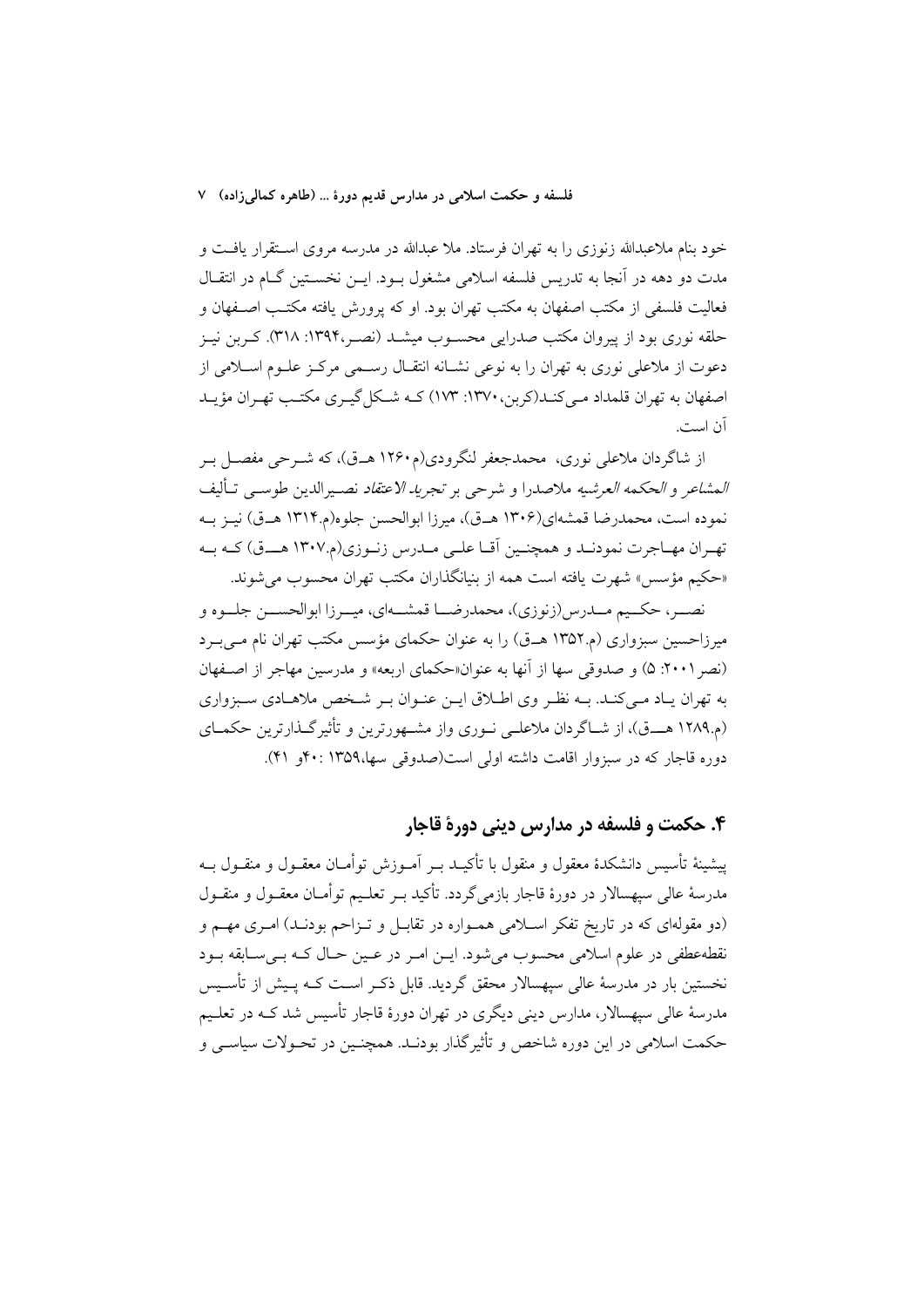تحقق حکومت مشروطه نیز نقش بسزا داشتند. بررسی کیفیت و محتوای آموزشی، اســاتید و دانش آموختگان آنها، جایگاه حکمت و فلسفه در این دوره و بویژه در نظام آموزشی جدیــد را نشان می دهد.

## ۱.۴ مدار س سنتی

علی رغم أنکه در مدارس جدید از جمله دارالفنون توجهی به فلسفه اعم از ایرانـی و غربـی اّن نشد<sup>۲</sup> در مدارس سـنتی کـه اغلـب توسـط اهـل فرهنگ و سیاسـت وقـف حکمـت و علوم عقلي شده بودند، آموزش سنتي حكمت و فلسفه در شيوه جديد آمــوزش، ســاماندهي و تقويت گرديد. هر يک از اين مدارس به واسطه حضـور اسـتاد و يــا اســاتيد متخصــص و متبحر در یکی از حوزههای فلسفه و حکمت اسلامی، شهرت یافت.

جنانكه مدرسه دارالشـفاء در اوايـل سـلطنت فتحعليشـاه قاجـار (١٢١٢-١٢٥٠هـــق) بناگردید محلّ تدریس و تعلیم حکمت قـرار گرفـت و جایگـاه اسـتقرار حکمـایی کـه از اصفهان به پایتخت جدید مهاجرت کرده بودند واقع شد. از جملـه حکـیم و ادیـب پـرآوازهٔ عصر قاجار میرزاحسن زوارهای اردستانی معـروف بـه جلـوه (۱۲۳۸–۱۳۱۴هـــق)، پـس از مهاجرت از اصفهان (۱۲۷۳ هـ.ق) حدود ۴۱ سال (تا سال۱۳۱۴ هــ.ق) در ایــن مدرســه بــه تعلیم شاگردان بسیاری در علوم عقلی اشتغال داشـته و ناصـرالدین شـاه در آنجـا بــه دیــدار جلوه آمده است(کسائی، ۱۳۷۷: ۱۱۶).جلوه از مدرسین معروف حکمت مشاء و از منتقــدین سرسخت ملاصدراست وي مسائل بنيادي حكمت متعاليه همچون، حركت جــوهري، ربــط حادث به قديم، وحدت وجود و اتحاد عاقل و معقول ملاصدرا را نقــد و رد نمــوده اســت ّ (عبودیت، ۱۳۹۵: ۴۴۸). مطهری و آشتیانی، اشکالهای حکیم جلـوه بـه حرکـت جـوهری را مطرح نموده و پاسخ دادهاند(مطهری، مجموعه آثار،ج۱۱: ۳۰۰}أشتیانی مقدمه اصولالمعــارف به نقل از عبودیت، ۱۳۹۵: ۴۴۹). از متأخرین حاج سید نصـرالله تقــوی (م.۱۳۲۶ هــــش) از شخصیت هـاي علمـي-سياسـي و مجاهــدين مشـروطيت كـه سـالها رئـيس ديــوان عــالي کشور بود و پس از تأسیس دانشگاه تهران از سال ۱۳۱۳تا ۱۳۱۸ به عنوان نخســتین رئــیس و استاد دانشکدهٔ معقول و منقول منسوب شد و همچنین میرزا ابوالحسن شـعرانی از شــاگردان بهنام جلوه در دارالشفاء بودهاند (كسائي، ١٣٧٧: ١١۶).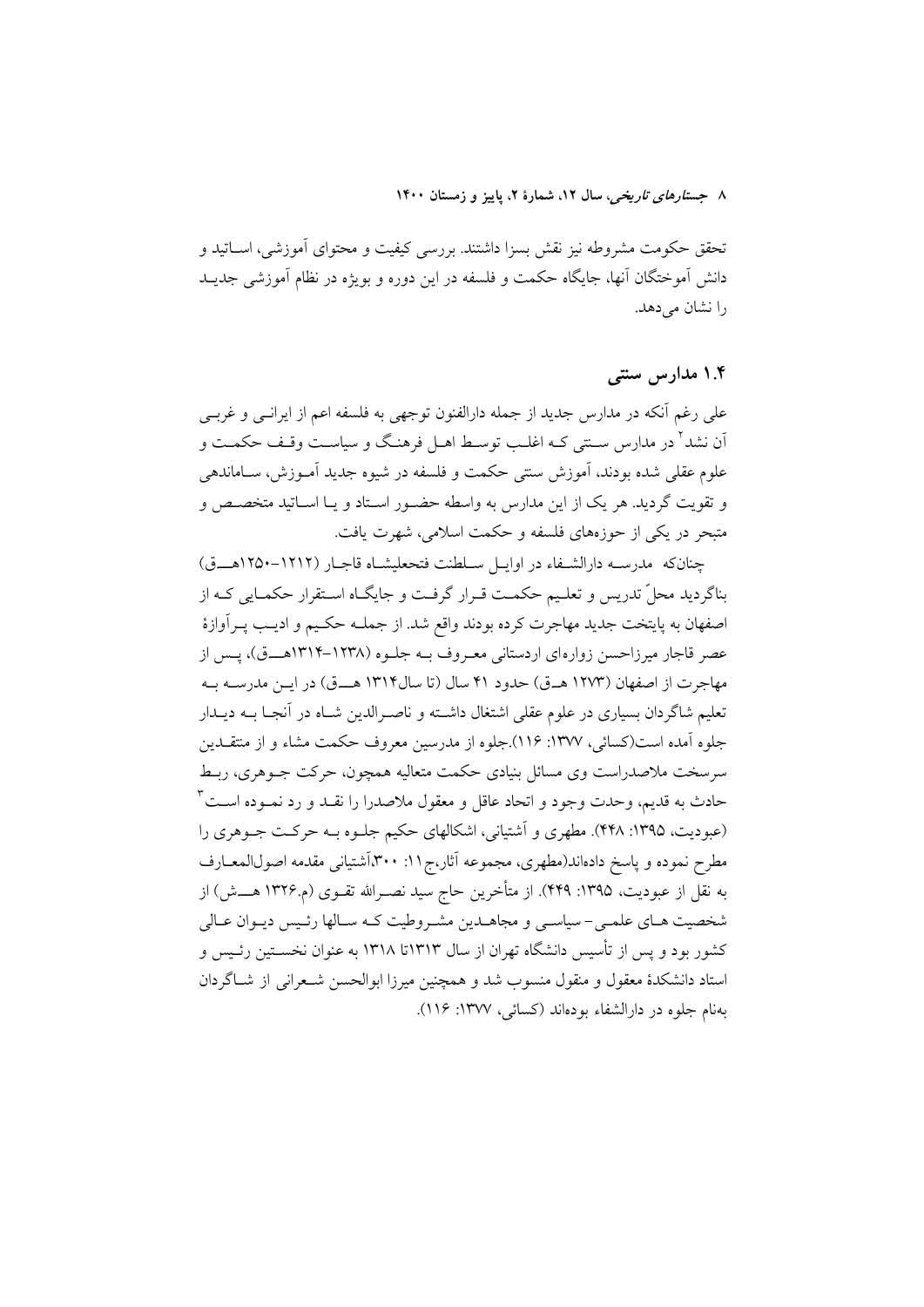مدرسهٔ صدر، دومین مدرسهٔ علوم دینی است که در سـال ۱۲۳۴ هـــق در زمـان قاجـار بنا گردید (بلاغی، ۱۳۸۶؛نجمی، ۱۳۶۴: ۴۰۷). این مدرسه به وجـود آقامحمّدرضـا قمشــهای (۱۲۴۱–۱۳۰۶هـق)، معروف به ابن عربی دوم شـهرت یافـت. قمشـهای پایـهگـذار مكتـب عرفاني تهران بود و علاوه بر حكمت در تدريس عرفان و آثاري همچون *فصـوص الحكـم، تمهيد القواعد و فتوحات مكيه* بي بديل بود. ايــن امــر موجـب رقابـت علمــي ميــان مدرســهٔ دارالشــفاء و مدرســهٔ صــدر شــده بــود (اَشــتیانی، ۱۳۶۰، مقدّمــه: ۵). برخــی از شــاگردان اّقامحمّدرضا قمشـهاي در مدرسـهٔ صـدر، از شخصـيّتهـاي تأثيرگـذار علمـي، سياسـي و اجتماعي بودند؛ کساني همچـون ميرزاحســن کرمانشــاهي (م. ۱۳۳۶هـــق) کــه در مدرســهٔ دانکی و سپهسالار قدیم مدرس حکمت بود و آقا میرزاطاهر تنکابنی (م. ۱۳۲۰هــق) کـه از دانش آموختگان مدرسهٔ صدر و سیهسالار و نیز از مبارزان و مجاهدان مشروطه بــود. وی کــه سالها به عنوان ریاست استیناف در دادگستری و مستشاری دیوان تمیز خدمت مـی کـرد، بـه نمایندگی مردم تهران در مجلس انتخاب شد و با تأسس دانشگاه تهران و دانشبکدهٔ معقبول و منقول (۱۳۱۳هـش) بهعنوان استاد معقول منصوب گردید (کسایی، ۱۳۷۷: ۱۲۲).

مدرسهٔ خان مروی از مدارس مهـم و پـرآوازهٔ دورهٔ قاجـار کـه مهـد حکمـت و فلسـفه بهشمار مي رود. باني اين مدرسه محمّدحسين خان مروى، ملقب به فخرالدوله يا فخرالملك (م. ۴-۱۲۳۳هـــق) از رجـال بـزرگ قاجـار در زمـان فتحعليشـاه (١٢١٢-١٢٥٠هـــق) بوده است. (اعتمادالسلطنه، ۱۳۶۷: ۸۶۹). محمّدحسین خان مـروی کـه خـود روزگــاری در مرو، بخارا و مشهد دانشاندوزی کرده بود، با آگاهی از کاستی هـای علمـی آن روزگـار ایـن مدرسه را وقف تعليم و تعلــم دانــش حكمــت نمــود تــا بــا توجّــه بــه علــوم عقلــي، زمينــهٔ خردگرایی و رویکرد به فلسفه را در تهران عصر قاجار فـراهم سـازد (کسـایی، ۱۳۷۷: ۱۲۳ میرمحمّد صادقی، ۱۳۷۶: ۷۱). چنانکه گذشت این مدرسه سـراَغاز و منشــأ تحــولی بنیــادین در ايجاد فضايي فرهنگي و علمي در تهران پايتخـت جــوان آن دوره و زمينــه ســاز تاســيس مکتب فلسفی تهران بود. بسیاری از رجال علمی تهـران در دو سـدهٔ اخیـر در ایــن مدرسـه درس خوانده و یا تدریس کردماند.

يس از اين مدارس، كه صرفا به آموزش فلسفه و حكمت اسلامي اختصاص يافتــه و بــه اقتضاءحضور اساتید متبحـر در یـک حـوزه حکمـی و یـا عرفـانی در قلمـروی محـدودی فعاليت داشتند، دو مدرسه سيهسالار قديم و جديــد بــه نحــو خــاص وقــف أمــوزش علــوم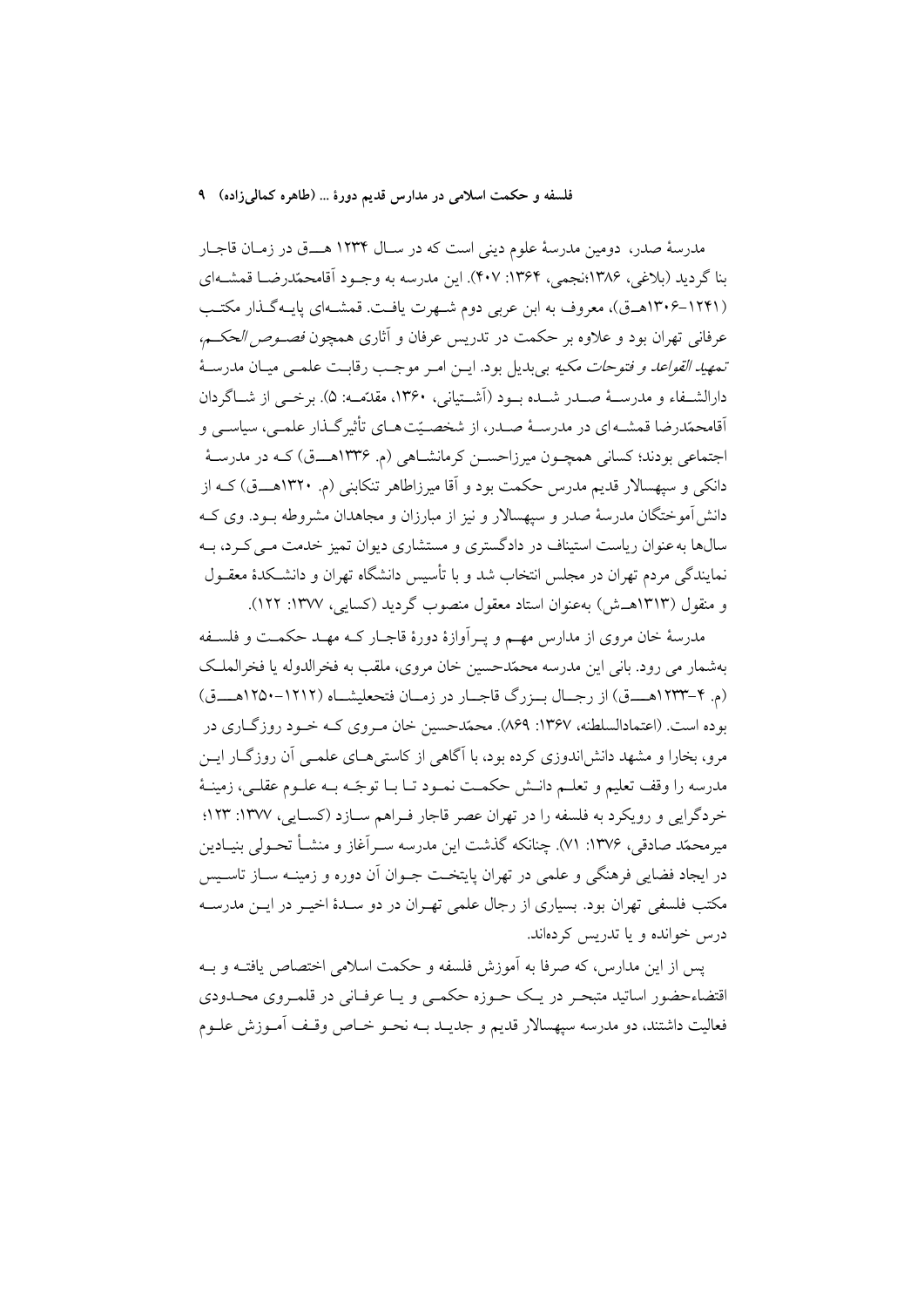معقول و منقول شده و در عین جامعیت در علوم دینی اسلامی بـا نظـام آمـوزش نــوین نیــز خود را همراه ساختند.

مدرسة سيهسـالار قـديم كـه توسـط ميـرزا محمّـدخان سيهسـالار (م. ٢-١٢٨٣هــق) صدراعظم ناصرالدّين شاه بناگرديد و مدرسه به همين مناسبت به «سيهسالار» معروف شـد و پس از تأسیس مدرسهٔ سیهسالار جدید، سیهسالار قدیم نام گرفت (بلاغی، ۱۳۸۶: ۱۵۶).

از ویژگی های خاص ّاین مدرسه توجه و تأکید واقف به جامعیّت معقول و منقول است:

حسب الشرط، تدريس مدرسهٔ مذکوره را نوعاً بــه عــالمي مفــوض فرمــودهانــد کــه در علوم عقلية الهيه و طبيعيه ماهر و در علوم نقليه، از فقه و تفسير و حديث ناظر باشــد، و طـلاب در تحصـيل مطلــق علــوم مختارنــد. هــر علــم کــه خواهنــد از عقلــي و نقلــي تحصيل كنند (كازروني، ١٣٨٠: ١٢٤).

٢.۴ مدرسة عالى سيهسالار (سيهسالار جديد)

از مراکز مهم آموزشی با محوریت تعلیم علوم اسلامی در عصر تجددخواهی در ایـران اسـت که توسّط میـرزا حسـین خـان سپهسـالار در سـال ۱۲۹۶ هـــق در اواخـر عصـر ناصـرى تأســيس شــد و ســيس در تــداوم آن. «دانشــكدهٔ معقــول و منقــول» در عهــد يهلــوي اول دایر گردید. چنانکه گذشت، تعلیم توأمان معقول و منقول دو مقولـهای کــه در تــاریخ تفکــر اسلامی همـواره در تقابـل و تـزاحم بودنـد امـری مهـم و نقطـهعطفـی در علـوم اسـلامی محسوب مي شـود. ايــن امـر مهــم و بــي ســابقه نخســتين بــار در مدرســهٔ عــالى سيهســالار محقق گردید و در دانشکده معقول و منقول تداوم یافت.

میرزا حسین خان سیهسالار در زمان صـدرات خـود در ۱۲۹۰ هـــق مدرســهٔ مشــیریه را برای تدریس زبانهای خارجی در تهـران و مدرسـهٔ سپهسـالار را کـه بـزرگتـرین مدرسـهٔ علوم دینی در تهران بود، بنا نهاد ٔ (صدیق، ۱۳۵۲: ۳۳۹؛ پرسم، ۱۳۸۲: ۱۶۴؛ ســحاب، ۱۳۲۹:  $(\Upsilon - \Upsilon)$ 

از ويژگي هاي خاصّ و قابل توجّه مدرسهٔ سيهسالار جديد طبق وقفنامه، تعلـيم توأمــان معقول و منقول، تأکید بر شیوهٔ نوین اَموزش در تعالیم دینی و سنتی که بــا تأســیس مــدارس عالی از جمله دارالفنون در دورهٔ قاجار آغاز شد و بهسرعت رواج یافت، کتابخانه و امکانــات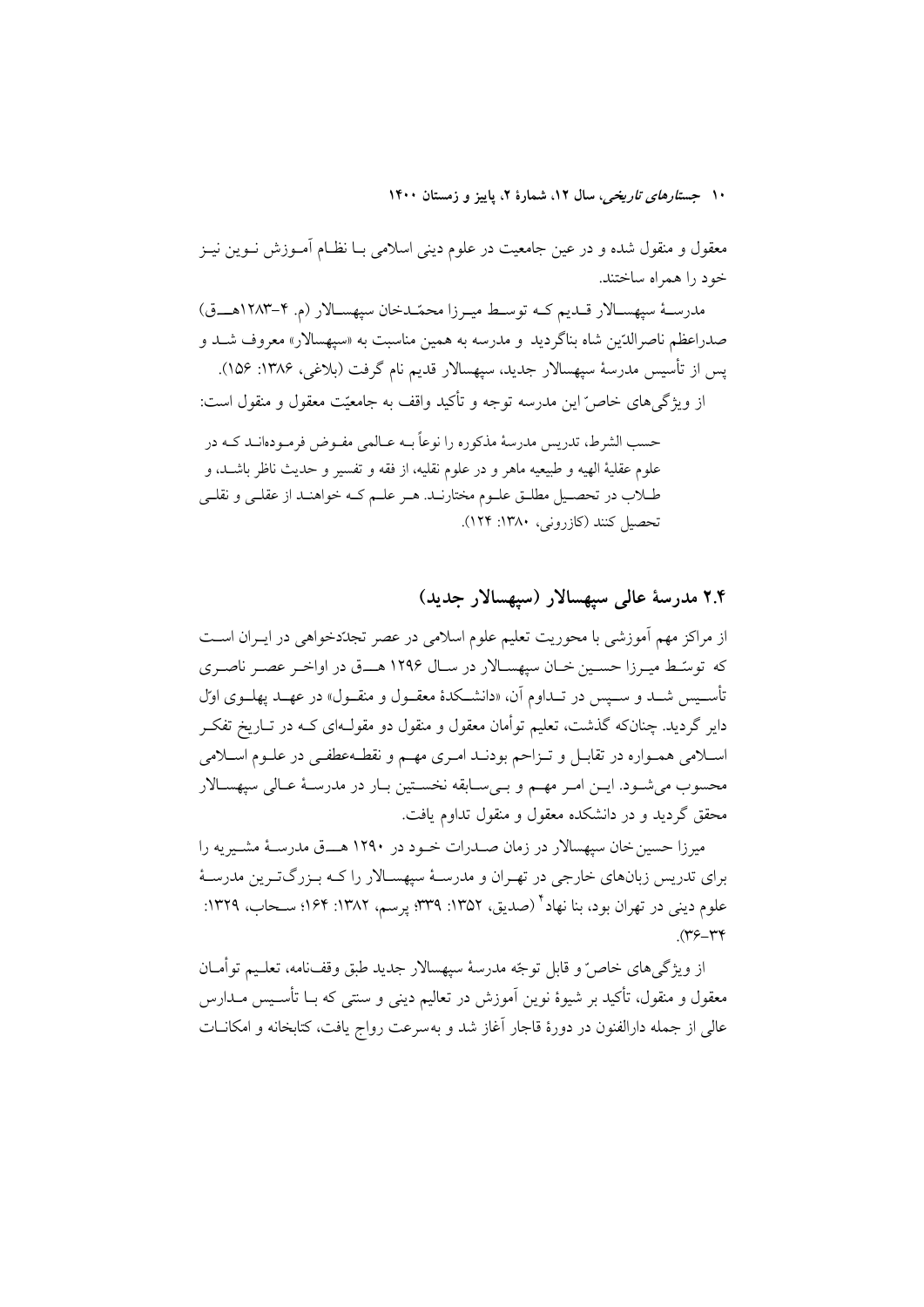رفاهی بی سابقه است. تشکیلات گستردهای را که واقف در وقف:امه برای مدرسه، مسـجد و دارالشفاء و کتابخانه وابسته به آن در نظر گرفته است تنهـا بـا نمونــه آن در وقــفــانامــه ربــع رشیدی زمان ایلخانان قابل مقایسه است.

## ۱.۲.۴ آموزش معقول و منقول

یکی از ویژگی های مدرسهٔ عالی سیهسالار، تعلیم معقول و منقـول در کنــار یکــدیگر اســت. باتوجهبه از هم گسیختگی علوم اسلامی که تضعیف و رکود وعدم رشـد و بالنـدگی آنهـا را موجب شده بود، جمع هم افزایانه زمینه رشد، توسعه و ارتقاء آها را فراهم مـیiمـود. مبنـای فلسفی این تجمیع نخستین بار توسط حکیم سـبزواری در کتـابی جـامع کـه بـه تقاضـای ناصرالدين شاه به فارسي با عنوان *اسرارالحكم* تأليف نمود ارائه شد. سبزواري در اين كتــاب که در سبکی نو و کار آمد برای آن دوره تـاریخی و فرهنگــی تـالیف یافتــه بــود بــا روش و رويكرد جمع، بين علوم اسلامي اعم از علوم عقلـي ونقلي(حكمـت، كـلام، عرفـان و فقــه) جمع نموده و برای نخستین بار در تاریخ فلسفه اسلامی، فقه و مناسک شـرعی را بــه عنــوان حکمت عملی معرفی می نمایـد و سـپس حکمـت عملـی را بـا رویکـرد جدیـد در معیـت حکمت نظری ارائه میدهـد. نتـایج و ثمـرات روش سـبزواری کـه هـم مبنـای وحـدت و همگرایی علوم اسلامی و هم ارائه مبانی عقلی و حِکمی برای تعامل علوم اسـلامی اسـت از دوره قاجار تاکنون در همراهی فقه و فلسفه(معقول و منقول) مشهود و تأثیرگذار بوده است.

چنان که از تأکید واقف در وقف نامه برمی آید این مدرسه، وقف آمـوزش دروس معقـول و منقول شده است. طبق تأکید واقف در این مدرسه از دروس منقول، شرح لمعــه و اصــول معالم و از دروس معقول، حکمت شفاء شیخ|لرئیس و اسفار ملاصـدرا، بــه نحــو شایســتهای تدریس می شد. همچنین از متون کلامی، شوارقالالهــام و شــرح مطــالع و دروس ریاضــی و ادبي به تبع اين دو شاخهٔ اصلي تدريس مي شده است (وقف(امه مفصل: ٧۶ و ٧٧).

## ٢.٢.٢ مدرسان مدرسه

طبق وقف نامه، اساتیدی برای تدریس معقول و منقول تعیین شدند کـه از مشــاهیر علمــی اَن زمان به شمار می رفتند. برای تدریس بخش معقول مدرسه، مرحـوم میـرزا ابوالحســن جلــوه اصفهاني، حکيم عارف و دانشمند معروف، و جهت تدريس بخش منقول، مرحوم حــاج اّقــا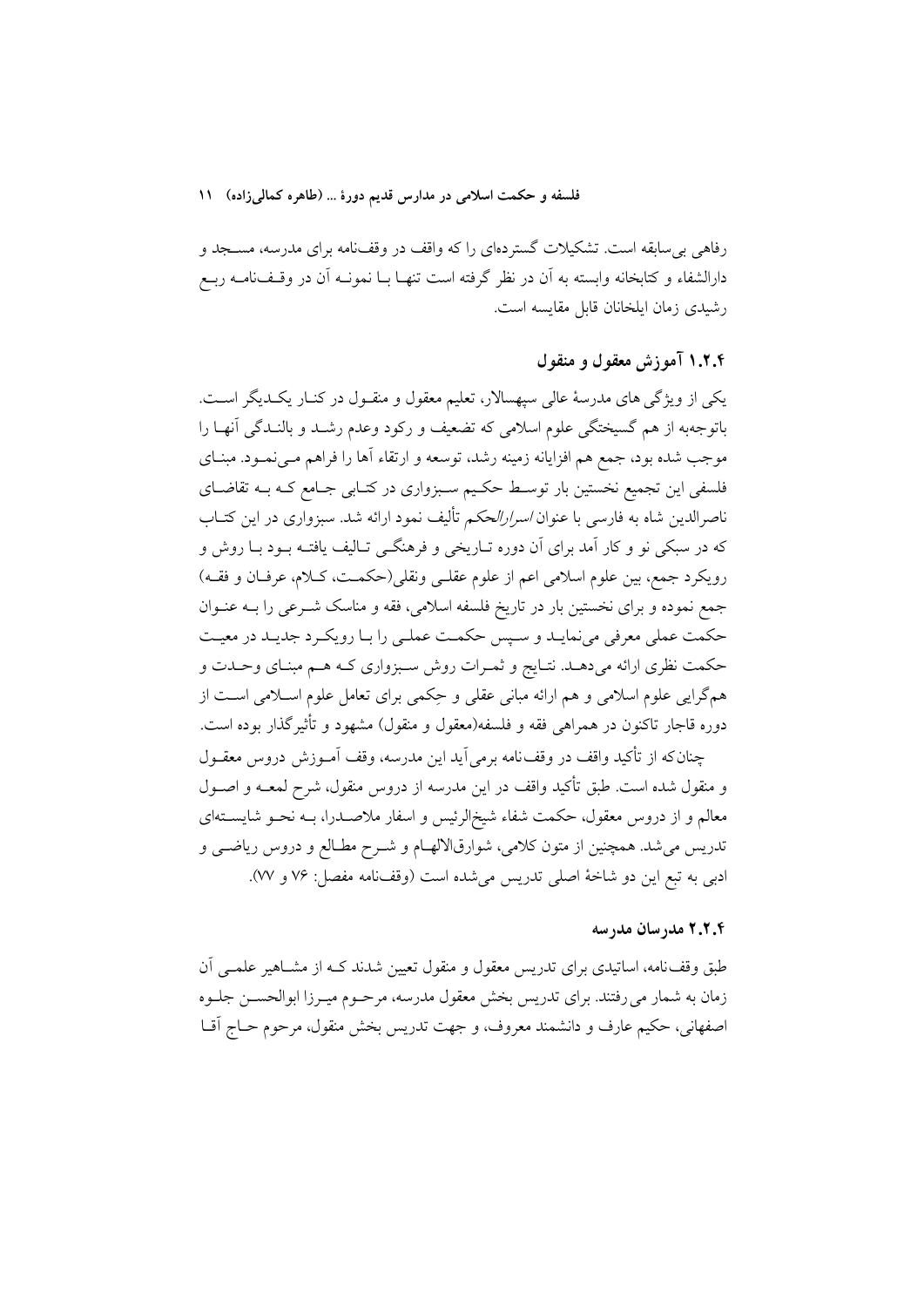محمّد نجم آبادی رازی، عالم و مجتهد مشهور، انتخاب شــده بودنــد. همچنــین حــاج میــرزا ابوالفضل مجتهد كلانتر تهراني در اين مدرسه فقه و اصول تدريس مي كـرد. در همـين دوره، آقا میرزا حسین حکیم سبزواری، از شاگردان موجّه مرحـوم حـاج ملاهــادی ســبزواری و از اساتيد برجستهٔ حكمت و رياضي كه به عنوان احياء كننده سنت افلاطوني پيوند رياضـيات و مابعدالطبیعه در آن دوره شهرت داشت در ایــن مدرســه علــوم ریاضــی و حکمــت تــدریس میکرده اسـت. در دوره بعـد میـرزا طــاهر تنکــابنی<sup>۵</sup> (از اســاتید بــزرگ در علــوم عقلــی) و میرزااحمد آشتیانی (از اندیشمندان معاصر) نیز چنـدی در ایــن مدرســه بــه تــدریس معقــول اشتغال داشتهاند در قسمت منقول، شیخ عبدالنبی ازمعاریف علمای آن دوره و در دوره اخیــر نیز شیخ محمد حسین یزدی در این مدرسه، فقه و اصول تدریس نمودند. شـیخ آقــا بــزرک سـاوجي از بزرگــان فضــل و ادب نيــز عهــده دار تــدريس قســمت ادبيــات بــوده اســت (سحاب؛ ١٣٢٩: ١٢٩–١٢٥).

## 3.2.3 شيوة جديد آموزش

جنبههای آموزش در مدرسه سپهسالار مورد توجه بانی آن بوده است آن چنان که بخشــی از وقف نامه مدرسه، به این موضوع اختصاص یافته و علاوه بر مشخص کردن وظایف هر یک از مسئولان و طلاب، بر آموزش مواد درسی افزون بر علوم متداول دینبی از جملـه ادبیـات، رياضيات و علوم عقلي و ...تاكيد مي كند (يوسم،١٣٨٢ :١۶٨).

از مهمترین ویژگیهای تحصیلی این مدرسه در شیوه نوین آموزشی، برگـزاری امتحانــات سالانه بود که با انجام آن سطح علمی طلاب مشخص شده و بهترینها تشویق می شــدند. در پایان هر سال چند روز بحسب نیاز مجلس امتحان با حضـور نائـب تولیـه، نـاظر، اســاتید و فضلای شهر برگزار می شود و طلاب یکی یکی در جلسه حاضر شده و در علم و فنبی کـه تحصیل نمودهاند مورد سئوال علمای حاضر قرار می گیرند و اهل مجلس سئوالات متعلق بـه هر فن را به فراخور حال هر يک طـرح نمـوده و درجـه ترقـى ايشـان را بـدون اظهـار بـه خودشان به تعیین اهل مجلس مستوفی ثبت میکند و پس از مهر و مـوم در کتابخانــه بـرای ضرورت ثبت و ضبط می شود. طبق وقف نامه هریک از طلاب که در علم و فن خود ترقبی فوق العاده نموده باشد مورد تشويق مالي قرار مي گيرد و هر يک از طلاب که در دو امتحــان متوالی در علم خـود ترقـی نکـرده باشـد حـق سـکونت در مدرسـه را از دسـت مـی دهـد (يوسم، ١٣٨٢: ١۶٨؛ وقفنامه مفصل:٥٣).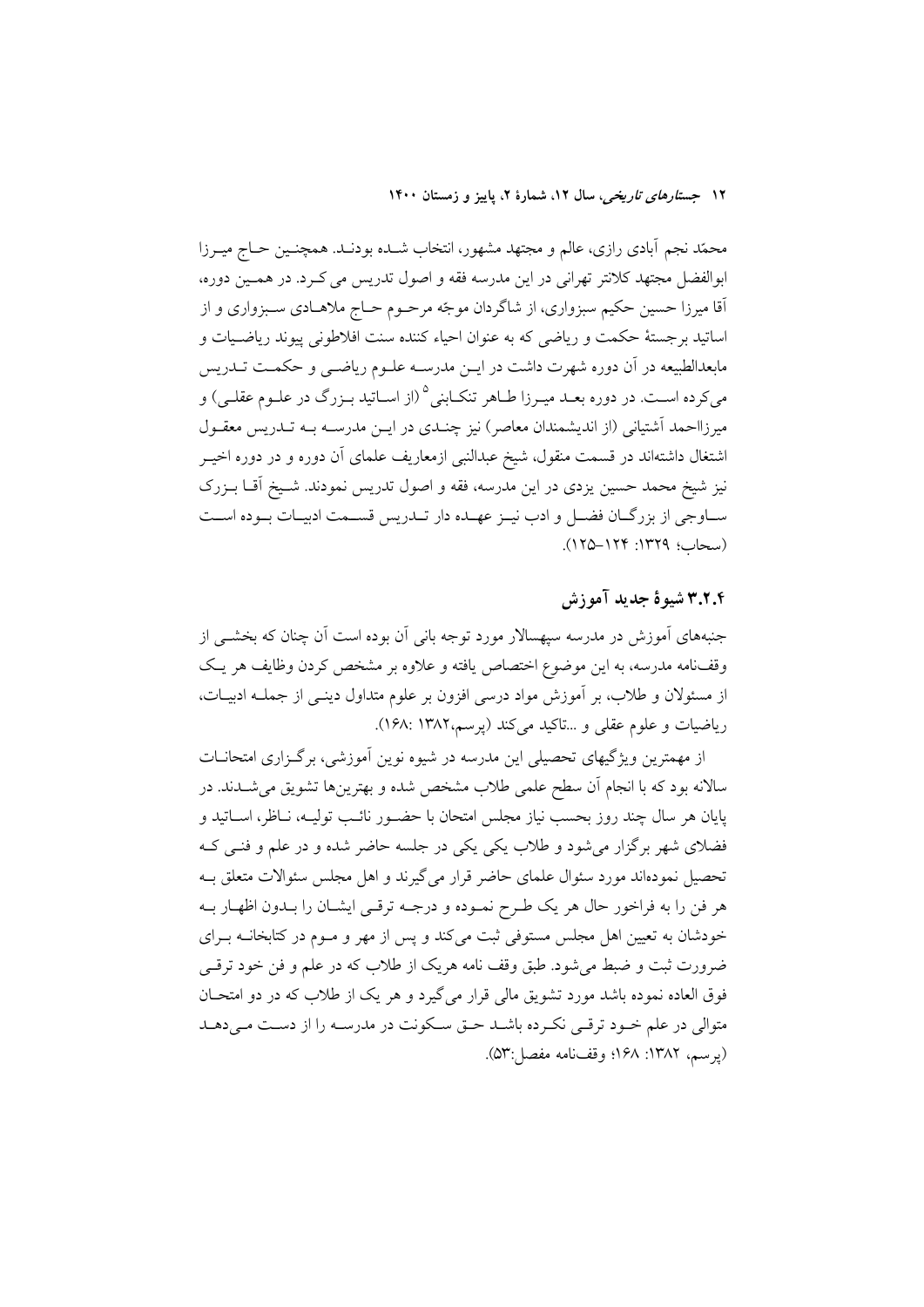ايـــن مجموعـــهٔ آموزشـــي در ســـال ١٣١٣ هـــــ .ق بـــا حضـــور ٥٠ طلبـــه و بـــه همـــت حاج ميرزاابوالفضل كلانتر تهرانبي أغــاز بــه كــار كــرد و فعاليــت أن تــا ســال ١٣٢٣ هــــ.ق ادامه یافت. در جریان به توپ بستن مجلس صدماتی به بنای مدرسه وارد شد و موجب شـد كه مدرسه تا سال ۱۳۲۷ هـ ق تعطيل شود، تا اينكه حـاج صـدرالدوله امـور مدرسـه را بــه روال عادی بازگرداند. در سال ۱۳۴۴ هـ ق، سیدحسن مـدرس بــا تهیــهٔ نظــامنامــهای بــرای طلاب، امور تحصیل مدرسه را سامان داد. در این دوره بود که نام مدرسه بــه «مدرســهٔ عــالمي سيهسالار» تغيير يافت(حسينزاده، بيتا : ٣٣).

يس از انقراض سلسلة قاجار وبه قلدرت رسيدن رضاشاه، مدرسه عبالي سپهسبالار همچنان به عنوان یک مرکز علمی سرآمد در علوم دینـی مـورد توجـه قـرار گرفـت. امـا بـا تغییراتی مواجه شد که مسیر آن را در دوره پهلـوی در راسـتای آمـوزش نـوین تغییـر داد و شرایط الحاق این مدرسه را به دانشگاه تهران در سالهای بعد فراهم نمود. برای نخسـتین بـار در تاریخ مدارس دینی در بهمن ۱۳۰۹ خورشیدی نیابـت تولیـت ایــن مدرســه بــه وزیــران فرهنگ محول گردید این امر هر چنـد بـا سـاختار مـدارس دینـی کـه سـازمانی مسـتقل از دولت بودند منافات داشت اما طبق وقف نامه واقف توليت مدرسه را به سلطان عصر واگـذار نموده بود ً. که تا این زمان این مدرسه ذیـل ســاختار رســمی دولتــی قــرار نگرفتــه بــود. در هر حال در سال ۱۳۱۰ خورشیدی، با دعوت از علما و فضلای وقت، اساسنامهٔ جدیـد بـرای مدرسه و آییننامه و ضوابط جدیدی بـرای برنامـههـای تحصـیلی مدرسـه تـدوین گردیـد. براساس نظام جدید، تحصیل در این مدرسـه بـا امتحـان ورودی همـراه مـیشـد و سـالانه سی طلبه از راه مسابقه ورودی بــه منظــور تحصــیل در ایــن مدرســه انتخــاب مــیشــدند. ْ. ابوالقاسم سحاب هدف از دایر کردن مدرسه عالی سپهسالار را که وی بنایی عدیم النظیـر و مؤسسهای بیمانند وصف میکند، تشدید مبانی شریعت و تحکیم اساس اسـلامی و بسـط و نشر علوم و فنون بوده است(سحاب، ١٣٢٩: ١٤٨)

در سال ۱۳۱۲ ه.ش، مسئولیت مدرسه به علی اصغر حکمت وزیر معارف واگذار گردیــد و در همان سال با تأسیس دانشگاه تهران این مدرسه به عنوان دانشکده معقـول و منقـول در زمره دانشگاه تهران قرار گرفت.

در تحليل اين انتقال ابن يوسـف شـيرازي معتقـد اسـت از منـدرجات وقفنامـه مدرسـه معلوم می شود که واقف قصد داشته در ایران مؤسسهای چون الازهـر مصـر و دانشـگاههــای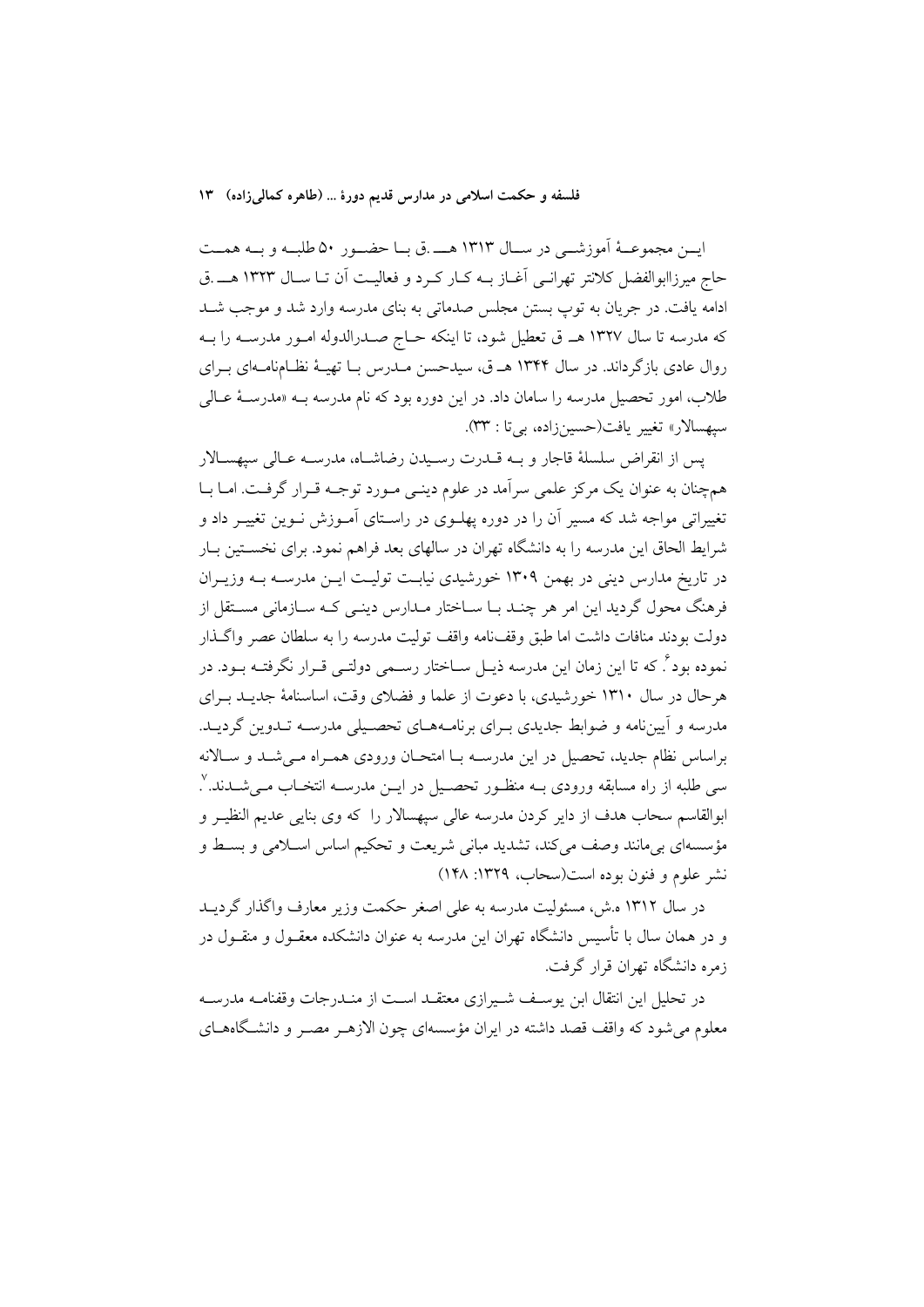اروپا بنا كند تا علوم عقليه و نقليه و ادبيه را اشـاعه دهـد. ولـي در زمـان حيـاتش ايـن كـار انجام نشد و به گونهای کـه منظـور واقـف بـوده امـور تحصـیلی آن جریـان نداشـته تـا در سال ۱۳۱۳ که به دستور آقای حکمت به نام دانشکده معقول و منقول که از شـعب دانشـگاه تهران محسوب می شد افتتاح شد و با افتتاح آن بنیـاد علــوم و معــارف کــه رو بــه زوال بــود يايدار گرديد (ابن يوسف شيرازي، بي تا ، مقدمه).

# ۵. تأسيس دانشكدهٔ معقول و منقول

تأسیس دانشکدهٔ معقول و منقول، همزمان با تأسیس دانشـگاه در ایــران و تأســیس دانشـگاه تهران بود. در هشتم خرداد سال ۱۳۱۳ هــش که قانون تأسیس دانشگاه از تصــویب مجلــس شورای ملی گذشت، بنا به مـادهٔ دوم آن قـانون شـعب ذیـل تحـت عنـوان دانشـكده بـرای دانشگاه در نظر گرفته شد: ۱) علوم معقول و منقول؛ ۲) علوم طبیعی و ریاضی؛ ۳) ادبیـات و فلســفه و علــوم تربيتــي؛ ۴) طــبّ و شـــعب و فــروع أن؛ ۵) حقــوق و علــوم سياســـي و اقتصادي؛ ۶) فنّي (راهنماي دانشگاه تهران، سال ۱۳۴۶–۱۳۴۵: ۱۳۵–و توكلي طرقبي، ۱۳۹۵:  $(50 - 74)$ 

فعالیّت اَموزشی در مدرسهٔ عالی سیهسالار، که از سال ۱۳۱۳ هـــق اَغــاز شــده بــود، بــا .<br>تأسيس دانشگاه تهران به عنوان «دانشكدهٔ معقول و منقول» و بــا هــدف بهــره گيــري از علــوم جدید در پیشبرد علوم اسلامی و تلفیق علوم جدید با علـوم قـدیم از سـر گرفتـه شـد. ایــن دانشکده با سه شعبه (رشتهٔ) ادبیات، علوم معقول و علوم منقول بر اســاس نظــامٖنامــهٔ درســـی قدیم در محلّ مدرسهٔ سپهسالار دایر شد؛ ریاست این دانشکده به حاج سـید نصـرالله تقــوی (سادات اخوی) که از شاگردان جلوه در مدرسه دارالشفاء بود واگذار شد. و طلاب مشخول به تحصیل در مدرسهٔ عالمی سیهسالار به عنوان نخستین گـروه از دانشــجویان ایــن دانشــکده، تحصیلات خود را براساس نظام جدید دانشگاهی آغـاز کردنــد. و برخــی از اســاتید آن نیــز همچون، محمدکاظم عصار، فاضل تونی و الهی قمشهای از اساتید این دانشکده بودنـد. نــام معقول و منقول برای این دانشکده با توجّه به نصّ وقف نامه و تصریح در تعلیم علوم عقلـی و نقلی انتخاب شد. به این ترتیب، در میان نخستین شعب دانشـگاه تهـران، دانشـکدهٔ علــوم معقول و منقول به عنوان استمرار نظام سـنت ریشـهدار علمـی بـویژه در حـوزه حکمـت و فلسفه در ایران و همچنین حفظ علوم شرقی از زوال و اضمحلال و تداوم و رونـق آن بــود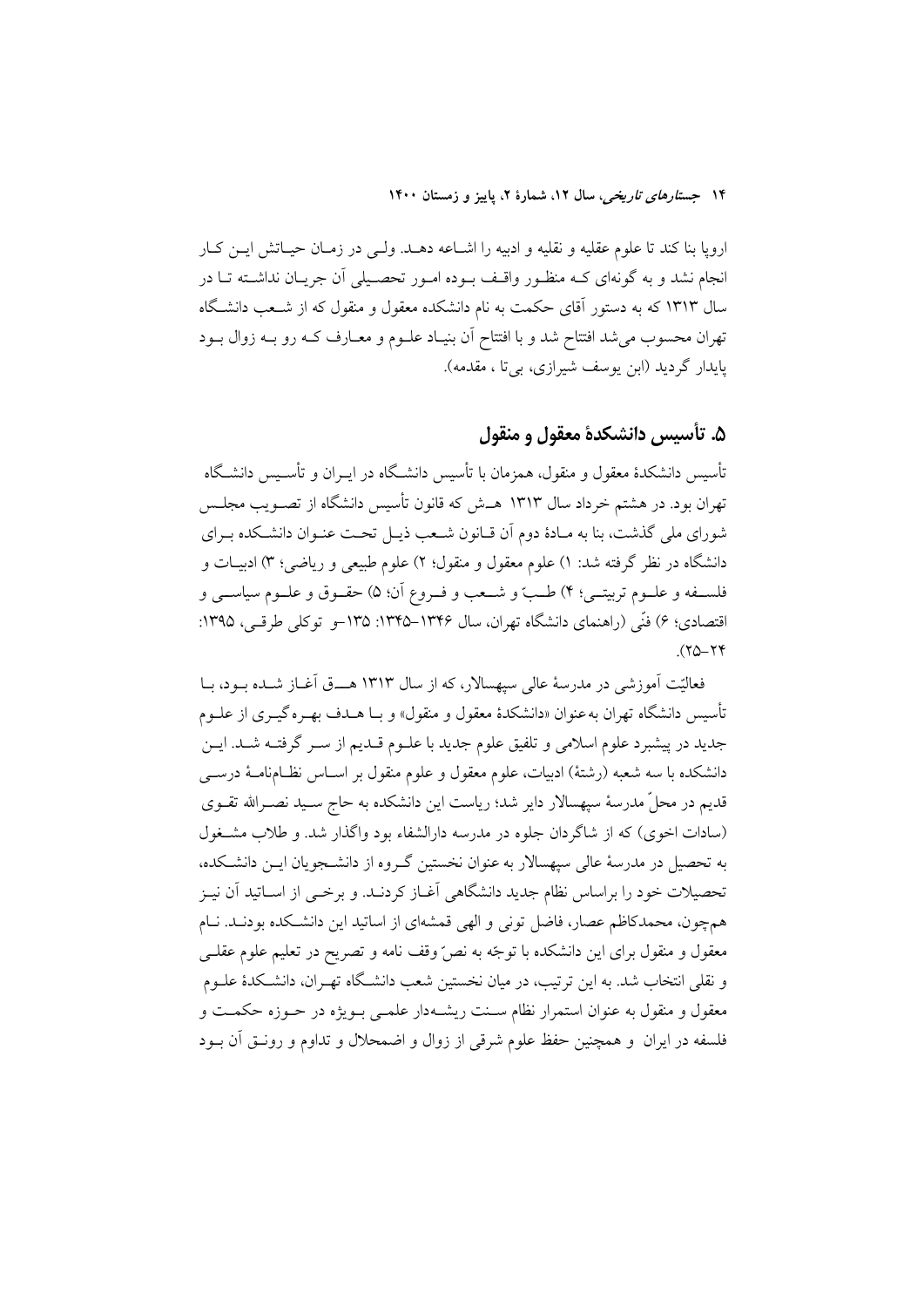کــه مــورد توجّــه و تأکیــد بنیانگــذاران و رؤســای بعــدی دانشــکده نیــز قــرار گرفــت (زرگری(نژاد، ۱۳۹۷: ۵۷۵–۵۷۸؛ فراستخواه، ۱۳۸۸ب: ۱۷۷؛ ضیاء ظریفی، ۱۳۷۸: ۳۷).

استقرار دانشکدهٔ معقول و منقول در محلّ مدرسهٔ سیهسالار که درواقــع اســتمرار حیــات آموزشی آن مدرسه در قالب جدید بود، حکایت از قدرت و قوّت علمی این مدرسه درمیـان سایر مدارس عالی و دینی دورهٔ قاجار دارد؛ مدارسی که برخی از آنهـا بــه دورهٔ پهلــوی نیــز متقل شده و درواقع زمینهساز و بستر تأسیس دانشگاه در این دوره بودند. امــا تفــاوت ایــن مدرسه عالمی با سایر مدارس عالمی و مراکزی که هسته اولیه دانشگاه تهران را تشکیل دادنــد، صبغه دینی و حوزوی آن بود که از سویی فرصت برای تبلیغات دینی دولت فراهم می نمـود و از سوپی دیگر تهدیدی جدی برای استقلال نظام تحصیلات دینی و تشکیلات حوزههـای علمیه محسـوب مـی شـد.در هـر حـال مراسـم تأسـیس ایـن دانشـکده متفـاوت بـا ســایر دانشکدههای دانشگاه تهران با حضور علمای دینی و شخصیتهای مذهبی از جمله امامجمعـهٔ تهران برگزار گردید. علی|صغر حکمت، وزیر وقت معارف، در خاطرات خود بـه برخــی از اين چالش ها اشاره نموده است:

در شهر پورماه همـان سـال در مجلـس باشـكوهي كــه در مـــدرسهٔ عـــالي سيهســالار منعقد شد، علماء درجهٔ اول تهران مانند مرحوم امام جمعه خوئی و مـرحوم بـــهبهانی و آقای امام جمعـهٔ تهـران و بسـیاری دیگـر از علمـا و دانشـمندان تهـران در آن مجلـس حضوریافته و رسمیت آن اعلام گردید، و سـال اول آن مـطابق برنامهٔ جدیـد در همـان مدرسه تأسیس شد و دورهٔ چهارسالهٔ اَن تــدریجاً تکمیــل گــــردید. تـــا ســال ۱۳۲۲ در مدرسهٔ قدیم سپهسالار ناصـری برقـرار بــود، ولـی در آن تــاریخ بـــرحسب تقاضــا و استدعای علما و روحانیون از آن مدرسه به خارج مـنتقل گـــردید و مدرســهٔ سپهســالار به طلاب علوم دينيه مقيم در حجرات أن مدرسه اختصاص يافت (حكمت، ١٣۵۴).

تحصیلات دانشکده در ابتدای تأسـیس همچـون سـاختار مدرســه عـالی بــه دورههــای مقدماتی و عالی تقسیم میشد. دورهٔ عالی دارای سـه شـعبهٔ علـوم معقـول، علـوم منقـول و علوم ادبی بود. مدت تحصیل در دورهٔ مقدماتی در هر یک از این سه شـعبه سـه سـال بــود. مواد تحصیلات عالیه در رشتهٔ معقول منطق و حکمـت و کـلام، و در رشـتهٔ منقــول فقــه و اصول و تفسیم، و در رشتهٔ علوم ادبی ادبیات عرب بود. هر یک از دانشجویان موظف بودنــد که در پایان تحصیل به موجب اساسنامه رساله تهیه کنند و به تصویب برسانند. امـا بـر مـواد برنامهٔ سەسالهٔ دوم بەتدریج علوم ریاضی و طبیعی اضافه شد. کسانی که دورهٔ ســهسـالهٔ دوم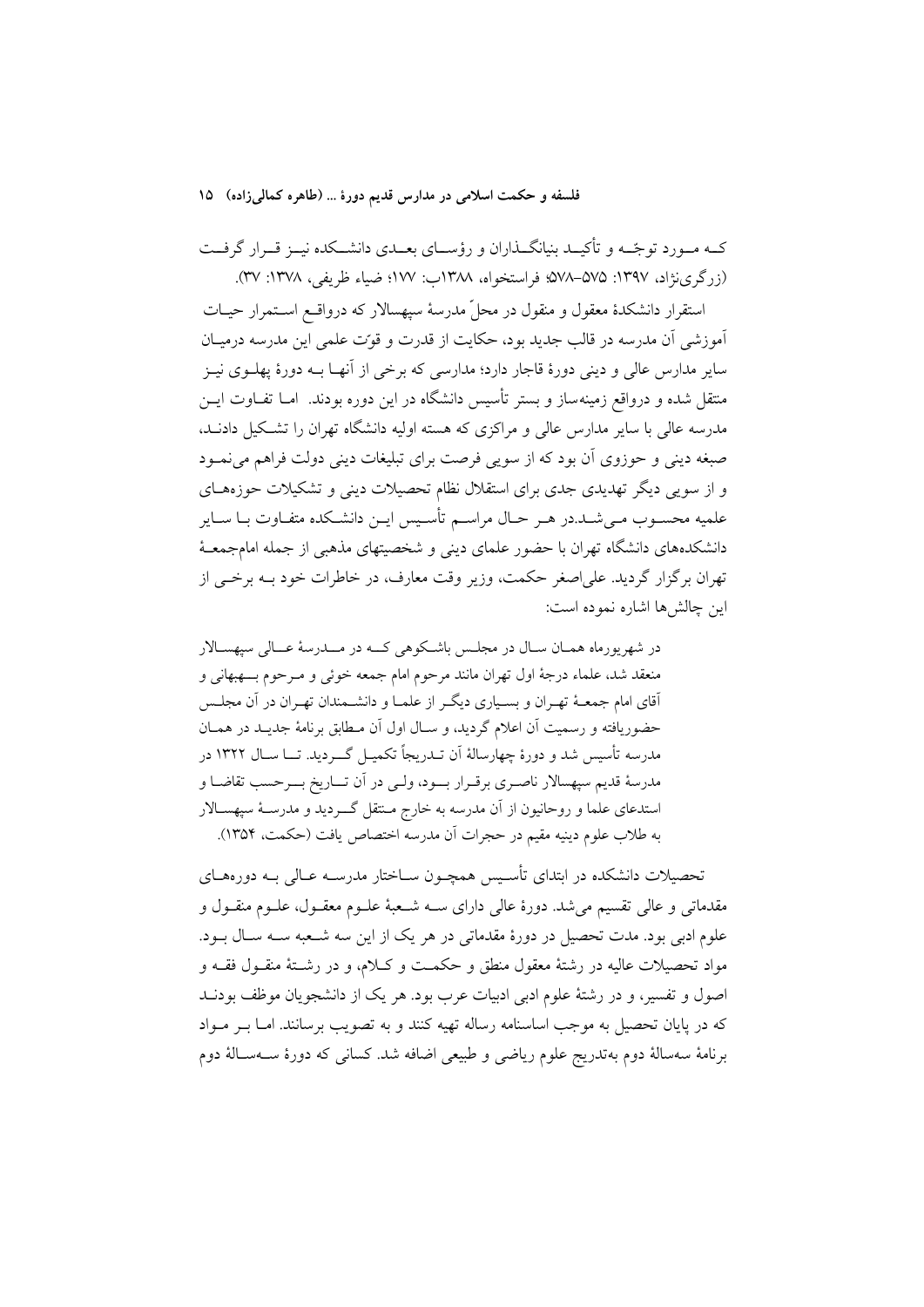ايــن دانشــكده را امتحــان مــىدادنــد بــه اخــذ درجــهٔ ليســانس نائــل مــىشــدند (راهنمــاي دانشگاه تهران، سال ۱۳۴۶–۱۳۴۵: ۱۳۵–۱۳۶).

دانشجویان علاوه بر تحصیلات مخصوص شعب سهگانه (علوم معقول، علــوم منقــول و علوم ادبی)، یک دوره ریاضی و یک دوره علوم طبیعی نیز مــی گذراندنــد. دانشــجویانی کــه شـغل دبیـری را انتخـاب مـیکردنـد نیـز یـک دوره علـوم تربیتـی را در دانشسـرای عـالی طی میکردند. دورهٔ نخست آغاز به کار دانشکدهٔ معقول و منقول پنج سال بــه درازا کشــید و نخستین دانش[موختگان آن در سال ۱۳۱۷ به درجهٔ لیسانس نائل شــدند^ ایــن دانشــکده بــه سبب چالشهای مذکور در سال ۱۳۱۸ تعطیل و به دو دانشکدهٔ ادبیات و حقوق ملحق شد.

#### ۱.۵ انحلال دانشکدهٔ معقول و منقول

بنای نخست دانشگاه تهـران و شـعب ششـگانهٔ آن در آغـاز، دانشسـرای عـالی و مـدارس عالی بود. بنابراین تاسیس در واقع نوعی ادغام بـود. بـه عبـارتی دانشـگاه در ایــران در آغــاز تاسیس به عنوان یک امر مدرن جایی را تصرف و تسـخیر نمـود کـه هنـوز متـولی داشـت، متولی به قدمت نهادهـای آمـوزش ســتی و مـدارس علـوم دینی(بحرینـی،۱۴۰۰: ) لـذا در دههٔ نخستین تشکیل دانشگاه و انتقـال دانشسـرای عـالی و مـدارس عـالی بـا سـختی۵ـا و مشکلاتی همراه بود که هدف بانیان دانشگاه را بهویژه در سطح ظاهر در بهروزرسـانی روش تحصـيلي و ارتقـاء أن از سـطح مـدارس ســتي و در واقــع در تــرويج ســبک زنــدگي جديد(فرنگي) و سياستهاي فرهنگــي و مــذهبي و… محقــق نمــي ســاخت(توکلي طرقــي،  $(50.1790)$ 

چنانکه گذشت، مدرسهٔ عالی سیهسالار هـر چنـد در زمـرهٔ مـدارس عـالی بـود کـه در دورهٔ قاجار به سبک و نظامی نو و متفاوت با مدارس سنتی ایرانی تأسیس شــده بــود، امــا در حقیقت یک مدرسهٔ موقوفه علوم دینی بود که بـه متـولی قدرتمنـدی بـه نـام نهـاد « دیــن « تعلق داشت. این تفاوت جدی با سایر مـدارس عـالی کـه شـعب آغــازین دانشـگاه بودنــد، مشکلات جدی را هم برای طلاب مدرسه و هم برای مسئولان دانشگاه به همـراه داشــت و همین امر سبب انحلال موقت دانشکده و جایگزینی مجدد آن در فضایی دیگر شد؛ چنانک سخنان رئیس دانشکده در این مورد حاکی از همین امر است: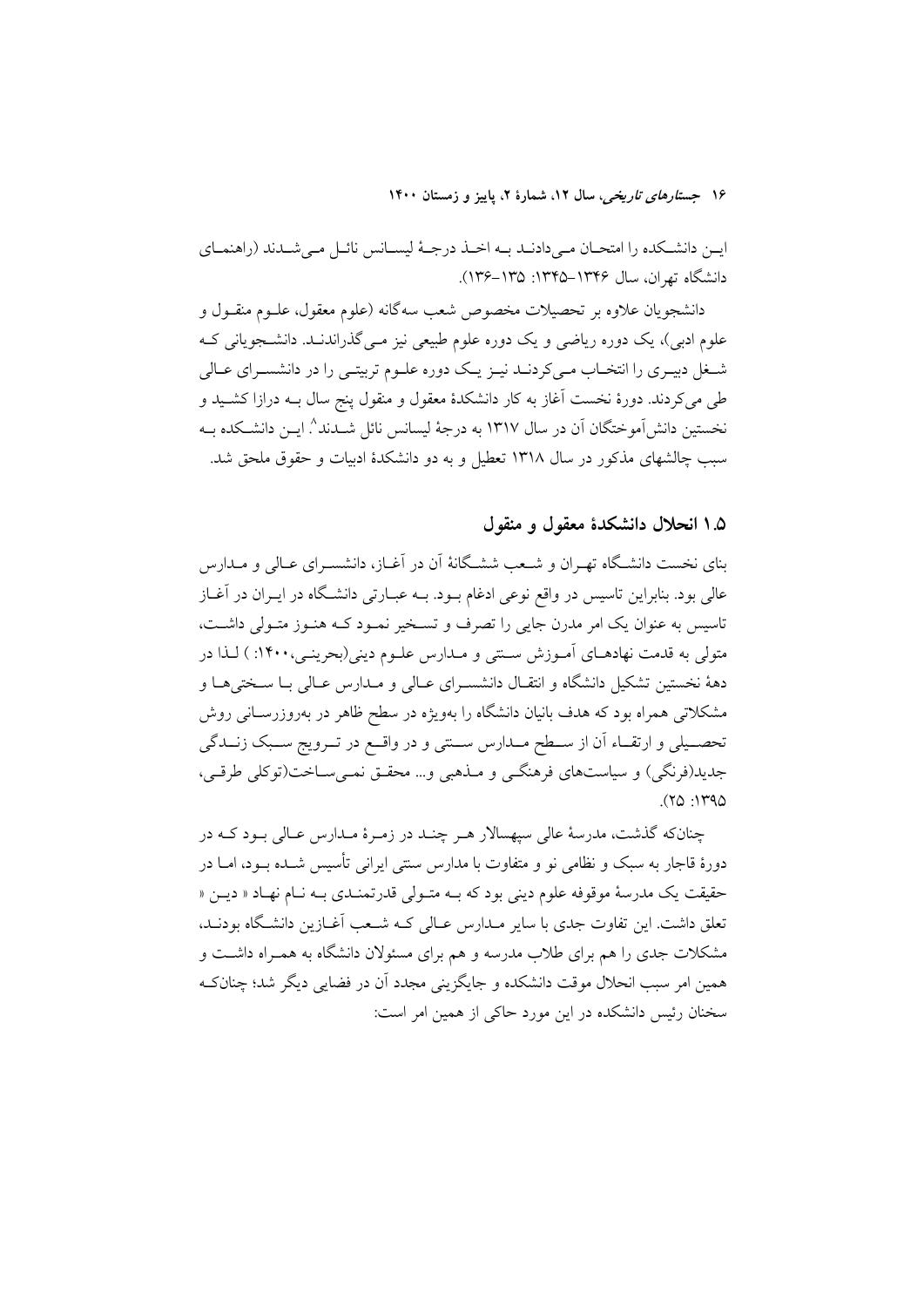چون بنای دانشکدهٔ معقول و منقول برای تحصیل دانشجویان مناسب نبـود و بـهعــلاوه در آنجا وسـايل كـافي بـراي مراقبـت در طـرز تحصـيل دانشـجويان و اجـراي برنامـه وجود نداشت، تصمیم گرفته شد که قسمت معقول و ادبیـات آن بــه دانشـکدهٔ ادبیـات (دانشسرای عالی) و قسمت منقول به دانشکدهٔ حقوق منتقل گردد تا هم وضع تحصیلی دانشجویان بیشتر تحت مراقبت قـرار گیـرد و هـم دانشـجویان آن در اثـر معاشـرت بـا دانشجویان دانشکدههای دیگر بیشتر به رسوم و اداب و وضع زندگی امروز اشنا شـوند (راهنمای دانشگاه، سال ۱۳۴۴–۱۳۴۵: ۱۱۸).

## ٢.۵ سياست لباس متحدالشكل.

در تبیین و تحلیل این انحلال، علل و عوامل عدیدهای مطرح شـده کـه قابـل توجـه اسـت؛ ازجمله، سياست لباس متحدالشكل. درآغاز تأسيس دانشكده، محل استقرار آن مدرسهٔ عــالي سپهسالار بود، یعنی یک مدرسهٔ دینی که دانشجویان اولیـهٔ اَن در واقـع طــلاب علــوم دینــی (قديمي) مدرسة سيهسالار بودند و لبـاس رسـمي طلبـههـاي دينـي را بـه تـن مـي كردنـد. درحالی که دانشگاه در راستای اهـداف سیاسـت مـدرن٬سـازی پهلـوی تأسـیس شـده بـود. علاوهبر این، در این زمان حکومت یهلوی بر سیاست لباس جدیــد و متحدالشــکل، بــهویــژه توسط دانشجویان دانشگاه تأکید داشت. همین مسئله در نخستین سال@ای حیـات دانشـکده تبدیل به معضلی جدی برای این دانشکده و دانشجویان آن شده و مقاومت درون دانشکده و اعتراض های آشکار و پنهان طلاب حوزههای علمیه را بـه همـراه داشـت. از آنجـا کـه تـا سال ۱۳۱۶ هنوز مقاومت شماری از دانشجویان یا طـلاب ایــن دانشــکده در برابـر سیاســت تغییر لباس ادامه داشت، در این سال بخشنامهای صادر شد که در آن آمده بود:

چون عموم دانشجویان دانشگاهها به یک لباس ملبس می باشند و بعضبی از دانشــجویان دانشکدهٔ معقول و منقول تاکنون لباسی که برای عموم دانشجویان انتخـاب شـده اسـت نيوشيده و لباس آنان متحدالشكل نمي باشـد، از طـرف دفتـر دانشـكده بـه آنهـا اخطـار شده است که تا ۱۵ روز دیگر لباس خود را تغییر داده و لباس متحدالشکل بیوشند.

با وجود صدور این بخشنامه و اخطاری که در متن اَن وجود داشت باز هــم تعــدادی از دانشجویان دانشکدهٔ معقول و منقول به مقاومت در برابر خواسـتهٔ حکومـت مبنــی بــر تغییــر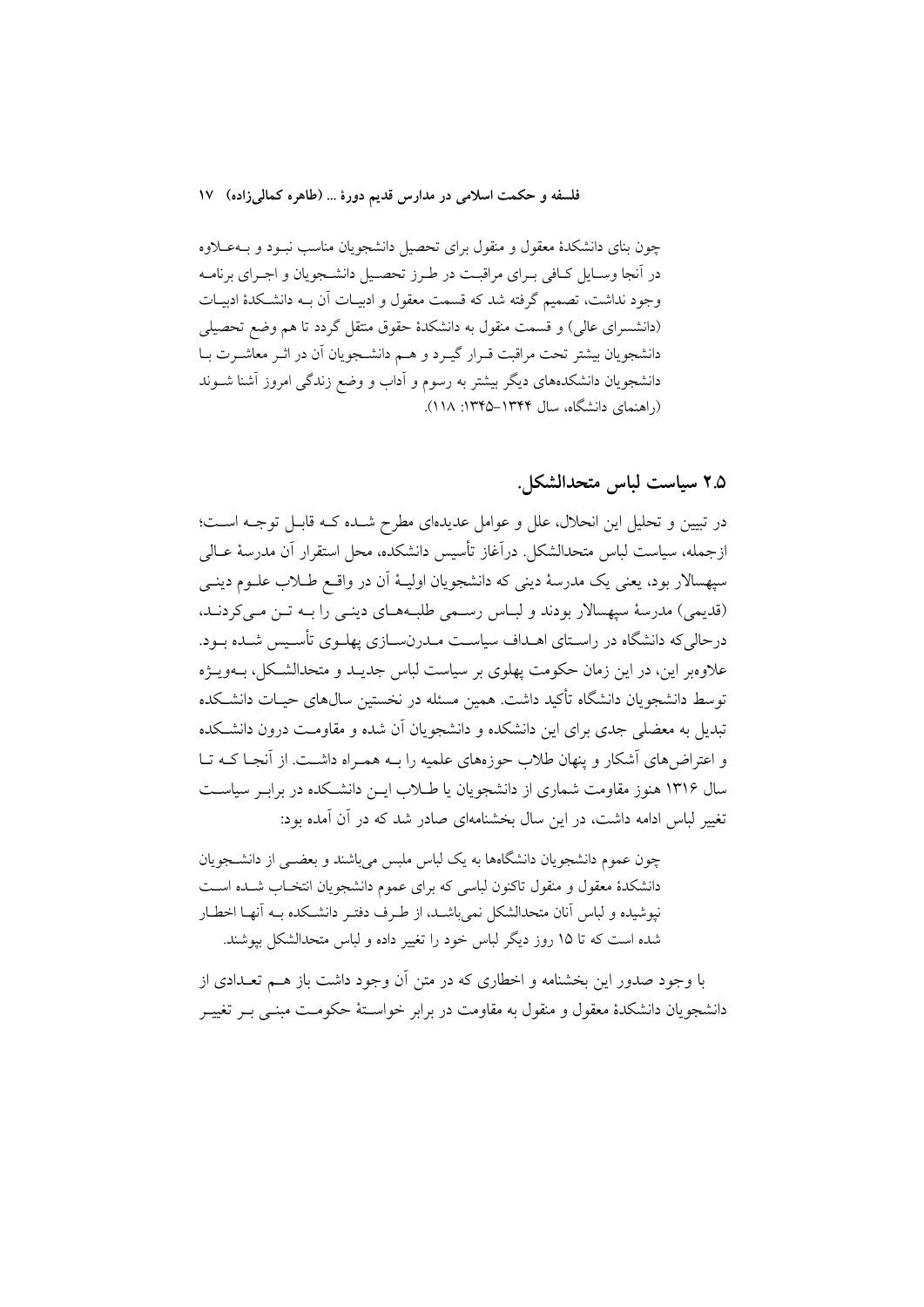لباس ادامه دادنـد. همـين امـر يكـي از دلايـل تعطيلـي ايـن دانشـكده در سـال ١٣١٨ شـد (ضياءظريفي، ١٣٧٨: ٣٧؛ زرگرينژاد، ١٣٩٧: ٥٧۵–٥٧٨؛ فراستخواه، ١٣٨٨ب: ١٧٧).

با انحلال دانشکدهٔ معقول و منقول، اساتید نیـز همچـون دانشــجویان بــه دانشــکدههــای حقوق و ادبیات منتقل شدند. این انتقال همچنان دشواریهایی را برای آنها به همراه داشت؛ زیرا طبق دستور وزیر معارف، اسـاتیدِ ملـبس بـه لبـاس روحانیـت نیـز مـیبایسـت لبـاس متحدالشکل بیوشند. این سبب شد که اساتید روحـانی چـارهای جـز تـرک لبـاس پـا تـرک تدريس نداشته باشند (أشنا، ١٣٨٨: ١۴۴–١۴۵).

## ۳.۵ بازگشایی مجدد دانشکدهٔ معقول و منقول

انحلال دانشکده که در واقع مدرسـه عـالی سیهسـالار بـود تعطیلـی فعالیـتهـای مدرسـهٔ سیهسالار را نیز به همراه داشت، از این رو تعطیلی دو مدرسه و مرکز تعالیم دینی برای یک کشور اسلامی بهویژه در شرایط سیاسی سال ۱۳۲۰ مناسب و شایسته نبود و مطمئناً انعکــاس داخلی و بینالمللی منفی برای یهلوی دوم به همراه داشت. از ایــن رو، بــا تــلاش و تــدابیر وزیر وقت معارف، علی اکبر سیاسی، دانشکدهٔ معقول و منقـول درآبـان مـاه سـال ۱۳۲۱ بــه دستور شاه و در جلسهای با حضور خود محمدرضا شـاه، نخسـت وزيـر و رئـيس مجلـس شورای ملی، با وزیران و استادان دانشگاه و عدهای از مــدیران ارشــد و کارمنــدان عــالی ِرتبــهٔ وزارت فرهنگ، در تالار دانشکده در ساختمان فرهنگسـتان بازگشـایی شـد. میـزان اهمیـت بازگشایی مجدد دانشکدهٔ معقول و منقول بــا هیــأت حاضــر در مراســم افتتاحیــه، بــهخــوبی مشخص می شود.<sup>۹</sup>

فعالیت دوبارهٔ دانشکده در سال ۱۳۲۱، در زمان پهلوی دوم در محل فرهنگستان ایران بـا دو رشتهٔ «علوم معقول» و «علوم منقــول» از ســر گرفتــه شــد و بــهتــدريج توســعه يافــت ``، بهطوریکه دو رشتهٔ دیگر با عناوین «زبان و ادبیات عرب» و «فرهنگ اسـلامی» نیـز بـر آن افـزوده شــد. همچنــين در دو رشــتهٔ معقــول و منقــول نيــز مقطــع دكتــرى دايــر گرديــد (راهنمای دانشگاه، سـال ۱۳۴۴–۱۳۴۵: ۱۱۸؛ سیاسـی، ۱۳۸۶: ۲۱۵). بــه گـزارش روزنامــه اطلاعات، در سال ۱۳۴۲(۴۱) در جلسه شورای دانشگاه، تغییر نام دانشکده معقـول و منقـول به « دانشکده علوم و معارف اسلامی» مصوب گردید در همین جلسه دانشکده ادبیات نیز ب دانشکده ادبیات و علــوم انســانی تغییــر نــام یافت(اطلاعــات، ۲۰ محــرم ۱۳۸۴ق، ۱۹۶۴). و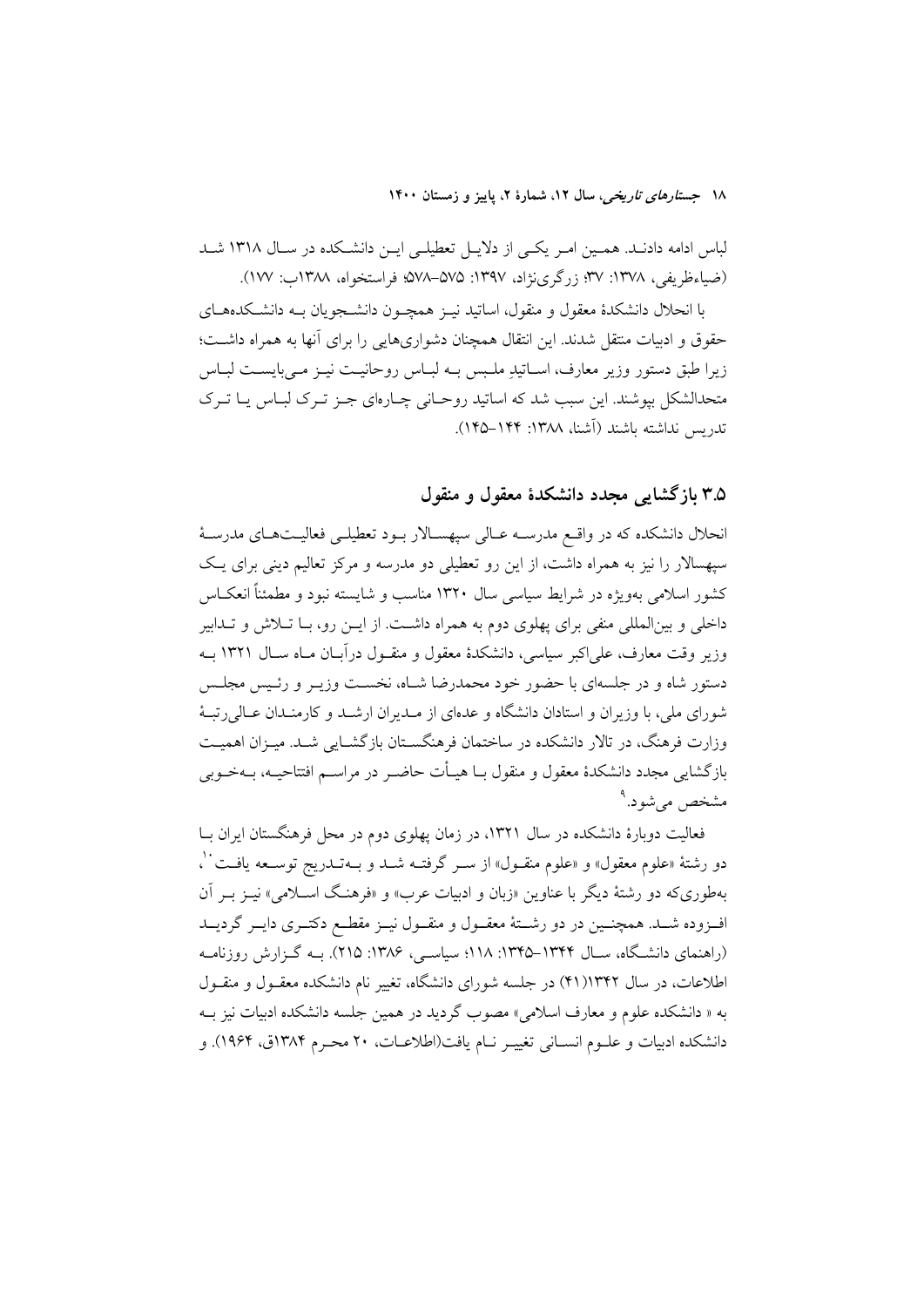سپس در سال۱۳۴۴ به «دانشکده الهیات و معارف اسلامی» تغییر نام داد(راهنمـای دانشـگاه، سال ۱۳۴۴–۱۳۴۵: ۱۱۸).

# ۴.۵ اهداف تأسیس دانشکدهٔ معقول و منقول

بررسی اهداف تأسیس دانشکدهٔ معقول و منقول، ذیل چند ایدهٔ کلـی قابـل طـرح اسـت کــه برخی ذیل ایدهٔ تأسیس دانشگاه در ایـران نیـز قـرار مـیگیـرد؛ اهــداف تأسـیس دانشــکده نخست از نظر بنیانگـذاران دانشـگاه و سـیس از دیـدگاه صـاحبنظران ایــن عرصــه در ادوار مختلف قابل طرح و بررسی است. در تحلیل و بررسی متن سخنرانی های جلسـات افتتاحیــهٔ دانشکده ضمن برشمردن اهداف، نقش و کارکرد این دانشکده در جامعـهٔ ایرانــی تــا حــدی روشن شود.

## ۱.۴.۵ حفظ میراث علمی و سیره و سلوک معنوی پیشینیان

علىاصغرحكمت وزير معارف، درسخنراني افتتاحيـه بـر «حفـظ ميـراث علمـي و سـيره و سلوک معنوی پیشینیان» تاکید می کند :

این دانشکده، مهد علم و ادب گذشتگان و حافظ سیرهٔ اسلاف میباشد، بهطوریکه نـام آن حاکی است ناشر علومی خواهد بود که یادگار نیاکان ماست. علوم عقلي و نقلي بزرگان ما نه تنها وسايل زندگاني اجتماعي را فراهم مـيسـاخت و كار دنيا را به نظام مي آورد، بلكه برخلاف علـومي كـه از نتـايج تمـدن مـادي اسـت، حقایق ثابتهٔ روحانی را برای طالب علم پاداش جهد او در سـیر و سـلوک قـرار مـیداد (مجلة تعليم وتربيت، شمارة ١، سال ١٣١٣).

# ۲.۴.۵ بهروزرسانی میراث علمی پیشینیان

سخنرانی ذکاءالملک فروغی – رئیسالوزرا – ناظر بر »به روز رسانی میراث علمی پیشــینیان» است:

من معتقدم نه این است که دانشکدهٔ معقول و منقول به علم، ادب و حکمت هزارسال پیش برگردد. دانشکدهٔ معقول و منقول هم باید متناسب با روز باشد. فقه و ادب و علــم و حکمت امروز هم مثل همهٔ چیزهای دیگـر غیـر از آن بایـد باشـد کـه هفتصـد سـال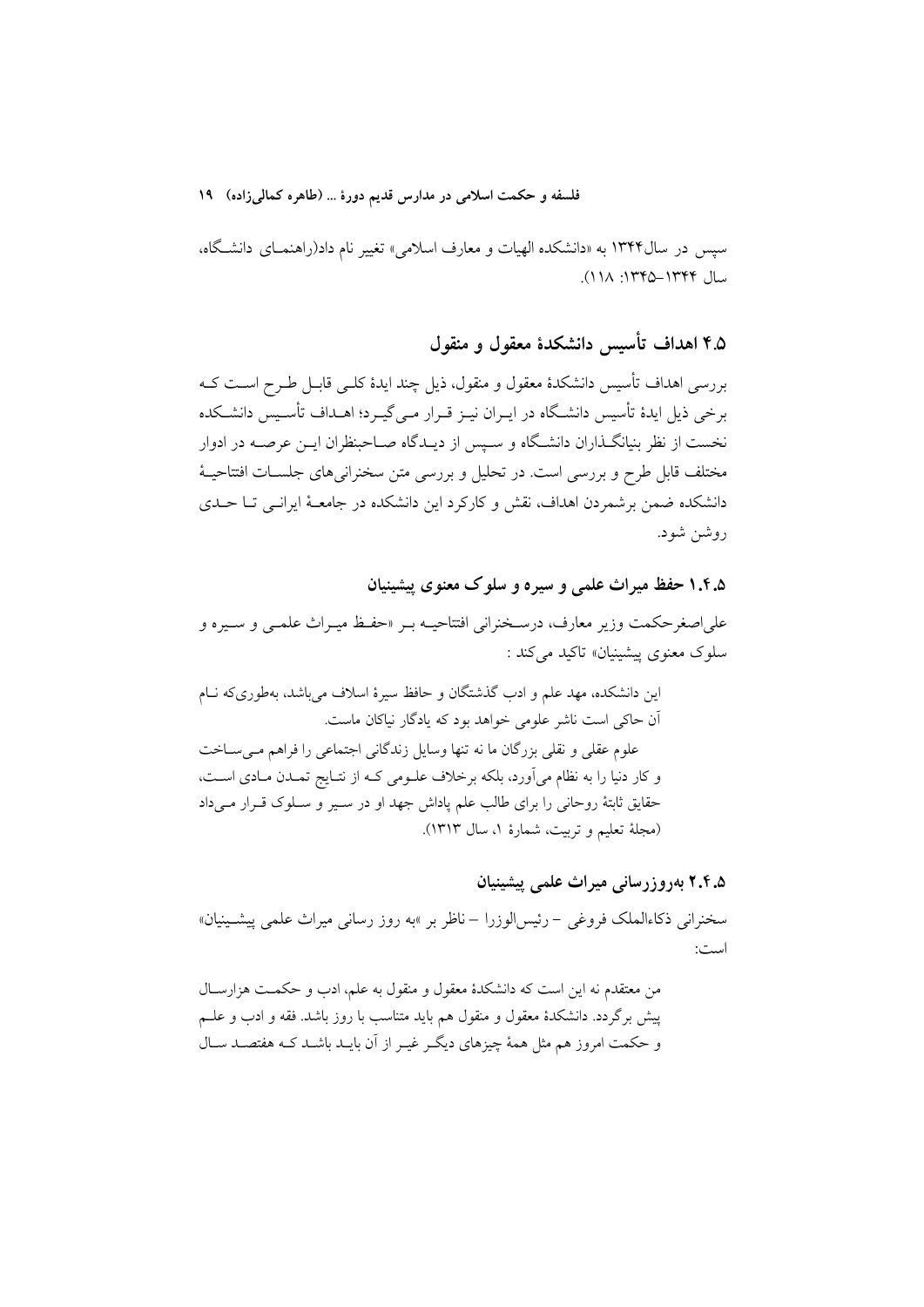پیش بود. باید خصوصیات قدیم را با مقتضـیات جدیــد جمـع نمـود (مجلـهٔ دانشـكدهٔ معقول و منقول، شمارهٔ اول، فروردین ۱۳۱۴: ۱۳).

۰.۵.۴.۴ ایجاد ارتباط بین علوم جدید و معارف قدیم

فروزانفر معاون دانشکده در ضمن ارائهٔ گـزارش عملکـرد دانشـکده در ۲۶ اسـفند ۱۳۱۶ در جلسهای با حضور محمدرضا یهلوی در مورد اهداف دانشکده می گوید: «منظور از تعلیمــات دانشکدهٔ معقول و منقول حفظ و ترویج آثار علمی و ادبی ایـران و ربـط معـارف جدیــد بــه علوم و معارف قديم است» (مجلَّه تعليم و تربيت، شمارة ١ و٢، سال ١٣١٧).

فحوای سخنان مؤسسین حاکی از آنسـت کـه در آغــاز تأسـیس ایــن دانشــکده، مســأله تحصیل علوم به اصطلاح قدیمه مورد مناقشـه بــوده و دو نظــر افراطــی و تفریطــی در ایــن موضوع مطـرح بــوده اسـت. گــروه اول كســاني بودنــد كــه تحصــيل در «علــوم قديمــه »را بي فايده مي شمردند گروه دوم نيز با تأكيد بر ضـرورت تحصـيل «علـوم قديمــه» از هرگونــه نوآوري در مباحث اَن پرهيز داشته و با اَن مخالفت مي ورزيدند. در چنــين فضــايي بــود کــه هدف از تأسیس دانشـکده معقـول و منقـول نشـر علـومی معرفـی شـد کـه یادگـار نیاکـان بهشمار میرفت که در روش آموزش سنتی در شرف فنا و زوال بــود. لــذا تأســيس دانشــگاه فرصتي اميـداور كننـده بـود بـراي تجديـد حيـات و رونــق فلسـفه و حكمـت و فقــه و ادبيات بومي.

#### ۶.۴.۵ هدایت معنوی جامعه

على اصغر حكمت وزير معارف تصريح مي كنـد: «افـرادي بايــد تربيـت شــوند كــه هــادي و راهنمای جامعه باشند و آنها را به کارهای نیک برانگیزانند» (مجلهٔ تعلیم و تربیـت، شــمارهٔ ۱ و ۲، ۱۳۱۷).

# ۵.۴.۵ ترییت مربیان دینی

طبق تأكيد على|كبر سياسي وزير معارف وقت، هدف اين دانشكده بســط و تكميــل معــارف اســلامي و تربيــت مربيــان دينــي اســت (مجلــهٔ أمــوزش و يــرورش، شــمارهٔ ۵ وع و ۷، سال ١٣٢١).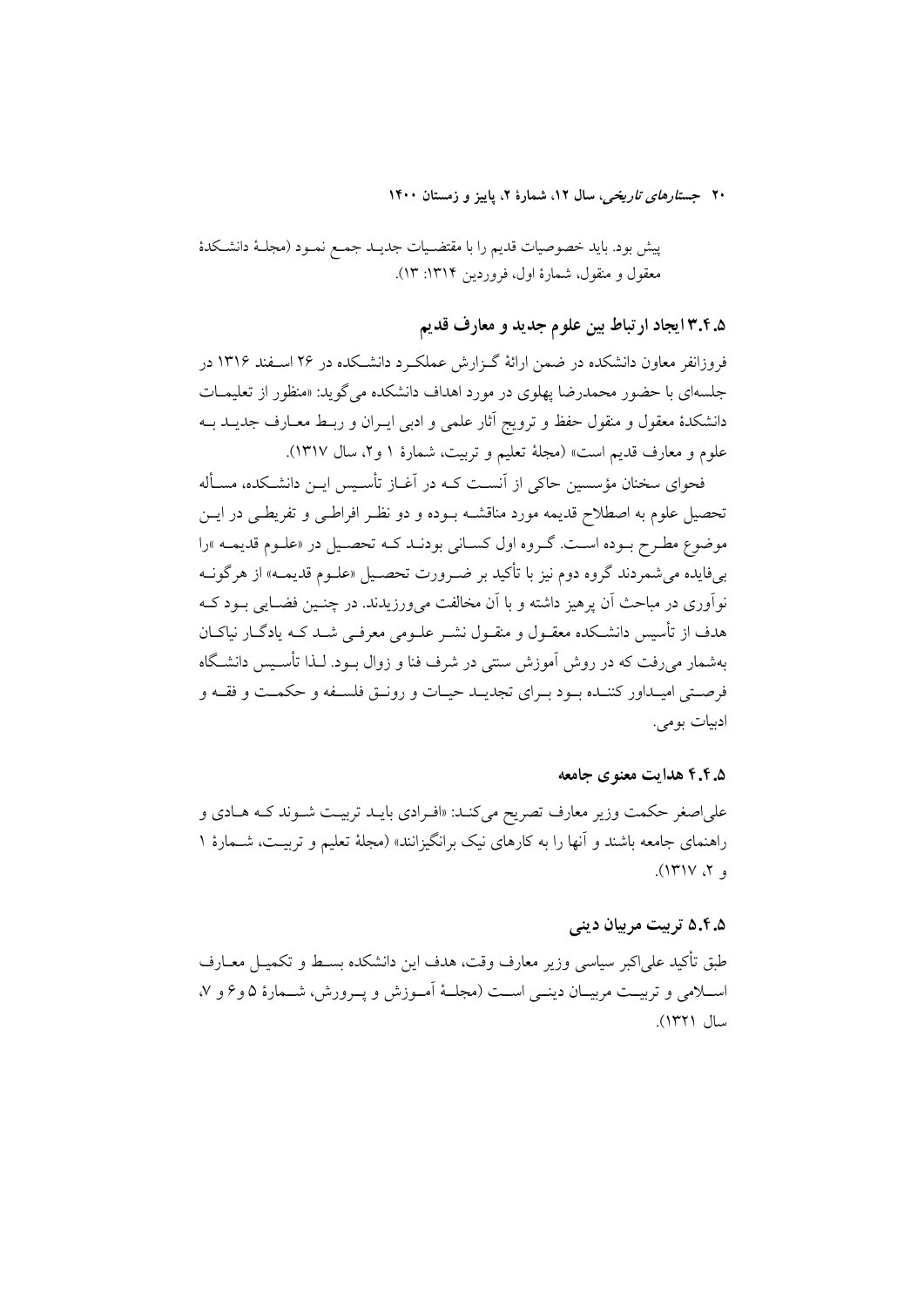كسب مقام علمي،مبارزه با اوهام و خرافات، ارتقاء افكار عمومي، ارائــهٔ چهــرهٔ جديــد از معارف اسلامی و روحانیت،تغییر سبک زندگی، تغییر ذائقهٔ مادی و معنوی و هــدایت افکــار عمومی از جمله اهدافی است کـه در سـخنرانی محمدرضـا پهلـوی در ۲۶ اسـفند ۱۳۱۶ در برنامه در دانشکده معقول و منقول مورد تأکید وی قرار گرفته است (مجلـهٔ تعلـیم و تربیـت، شمارهٔ ۱و۲: ۱۳۱۷).شاه در جلسهٔ بازگشـایی مجـدد دانشـکده در سـال ۱۳۲۱ بـر ایمـان و اعتقــادات دینــی تکیــه نمــوده و تأکیــد مــیکنــد کــه «ایمــان و اعتقــاد مــردم از اینجــا بایــد سرچشمهگرفته و شروع شود» (مجلهٔ اَموزش و پرورش، شمارهٔ ۵ و ۶ و ۷، سال ۱۳۲۱).

با توجه به این امر هدف از جذب دانشجو در این دانشکده (در مقطع لیســانس)، تربیـت محققان، کارشناسان و مربیان دینی و اخلاقی بود. به عبارتی فارغ|لتحصیلان برای تحقیــق در علـوم اسـلامي، تـدريس دروس دينـي و عربـي و تبليـغ معـارف دينـي، بـه سـبک جديـد آموزش میدیدند. و برای نیل به این اهداف،علاوه بر برنامهٔ آموزشی و پژوهشـی دانشـکده، تدابیر دیگری نیز اندیشده شد که در راستای توانمندسازی دانش[موختگــان و اشــتغال آنهــا بسیار ثمربخش بوده است؛ از جمله تأسیس مؤسسهٔ وعظ و خطابه و تأسیس دبیرســتان۱حای معقول و منقول.

#### ۵.۵ بحث و بررسی

دو رویکرد سنتی و مدرن به حوزهٔ تعلیم و تربیت در آغاز سیاستهای مدرن سازی جامعـهٔ ایرانـی چـالش،ای جـدی و فراگیـری را در سـطوح مختلـف جامعـه ایجـاد کـرده بـود. باوجوداین، از دیدگاه بانیان دانشگاه، هدف از تأسیس دانشکدهٔ معقـول و منقـول، بــهعنـوان یکی از شش شعبهٔ دانشگاه تهران، در عین اعتبار و اهمیت قابـل توجـه اَن، نشـر و تـرویج علومي بود كه يادگار نياكان و دستاورد تمدن ايراني اسلامي است. از ايــن طريــق فلســفه و حكمت و فقه و ادبيات تجديد حيات پيدا كرده و در سايهٔ اين حيات جديد استفادهٔ معقـولي كه منظـور علمـا و عقـلا بـود حاصـل مـىشـد. رونـق ايـن علـوم در جامعـهٔ جديـد نيـز تأثیر گذار بوده و هدایت زندگی مادی و معنوی انسانها را عهدهدار بود.

در هر حال به نظر می رسد بهروزرسانی روش آمـوزش و تعلـیم و تربیـت در ایـران در راستای برنامههای سیاست توسعه و مدرنسازی کشور (که از جمله اهداف تأسیس دانشگاه بوده است) در مورد دانش بومی از جمله علـوم معقـول و منقـول نیـز صـادق بـوده اسـت.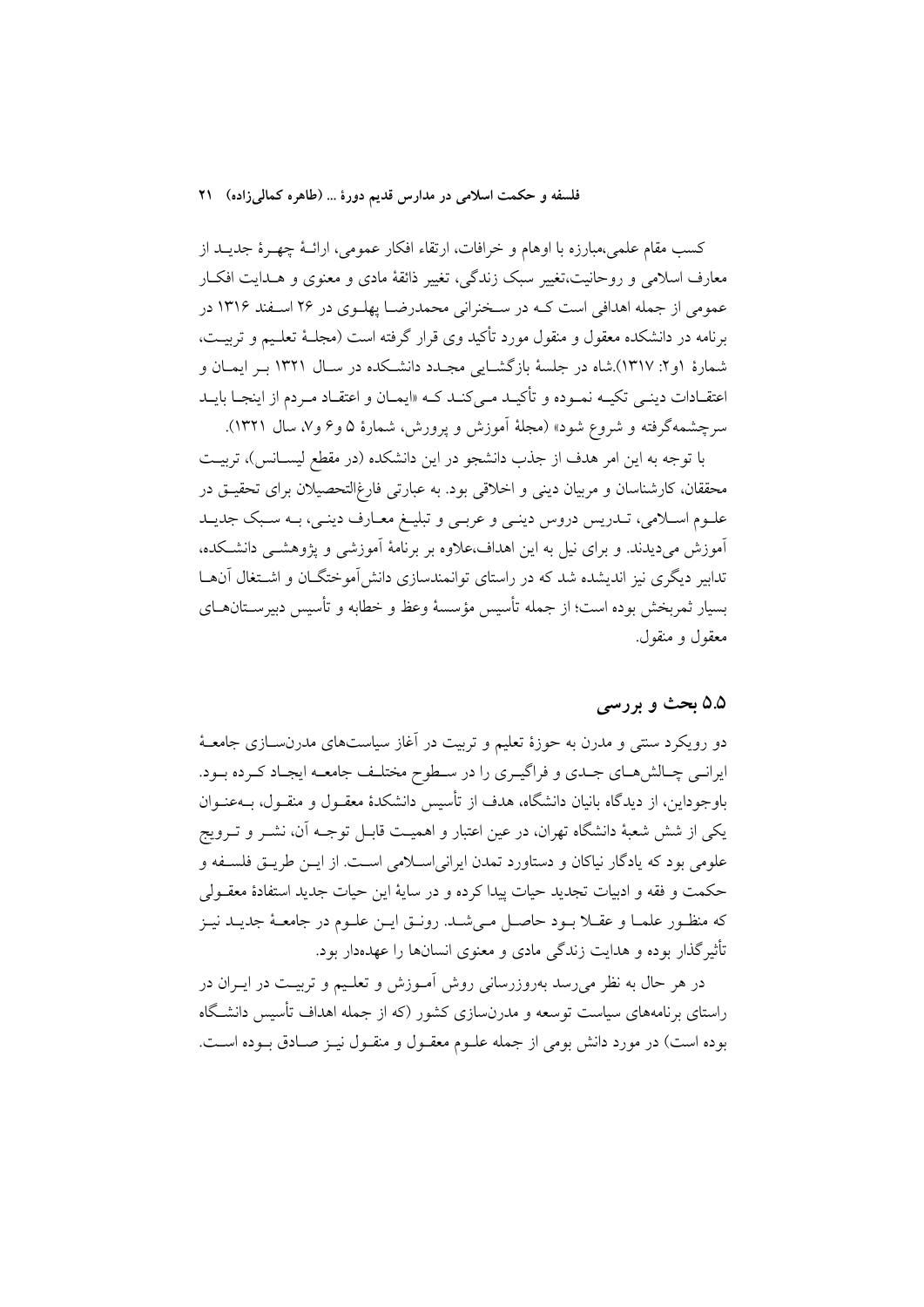علاوهبر این در این حوزه، ایران دارای پیشینهٔ قوی تمدنی و علمی بوده و حکمـای مسـلمان ایرانی همچون فارابی و ابن سـینا دارای شـهرت جهـانی بودنــد و بــهعنـوان سـرمایهٔ علمــ ٍ مملکت در مواجهه با جهان غرب و علوم جدید به شمار میرفتند. مطمئنـاً ســاماندهی نظــام آموزش در ترویج و ارتقاء و تولید دانش بومی تأثیر قابل توجهی داشت. توجــه بــه ســرمایهٔ علمی بومی بهویژه در حوزهٔ معارف اسلامی نیز با قطع نظر از اهــداف سیاســی و اجتمــاعی که میتوانست منظور نظر حاکمان آن دوره باشد، در بهروزرسانی و تقویت راههای تعلیم و ترویج اَن مؤثر بود. علاوه بر این، ساماندهی علوم دینی نیز بهعنوان یکـی از امـور تأثیرگـذار در سطوح مختلف جامعه، چنانکه گذشت، مد نظر بانیان بوده است.''

یژوهشگران و صاحبنظران این حوزه نیز با توجه به رویکردهـای مختلـف، تحلیــلهــای متفاوتی از اهداف تأسس دانشکدهٔ معقول و منقول ارائه نمـودهانـد. طبــق یــک دیــدگاه، سا تأكيدبر فرايند مدرنســازي، اختصــاص يــك دانشــكدهٔ مســتقل بــه علــوم معقــول و منقــول (الهيات) و ساماندهي أن در قالب يک برنامهٔ دانشگاهي، موجب تلفيق علوم و معارف ســنتي دینی با برنامهریزی آموزش مدرن و دروس جدید میشد. براساس ایــن تصــور کــه علــوم و تکنولـوژي جديـد، معلـول نگـرش(هـا و افکـار و هنجارهـاي نـويني اسـت کـه در غـرب بهوجودآمده، علوم انسانی میتوانست آنها را در ایران ترویج کند و زمینهٔ رشد سایر علــوم و فنون را فراهم سازد (فراستخواه، ۱۳۸۸ب: ۲۶۰؛ همو، ۱۳۹۷: ۱۷۰). این دانشکده قـرار بـود در عین حال که وارث سنت پیشین الهیاتشناسی ایرانی باشد، در همان حال جریـان جدیـد شناخت الهيات را نيز مد نظر قرار دهد (زرگري نژاد، ١٣٩٧: ۴٨٨).

در دیدگاهی دیگر، با تأکید بر تقابل با روحانیت سـنتی و اقتـدار آن، یکـی از اهــداف و انگیزههای تشکیل دانشکدهٔ معقول و منقول ایجاد تشکیلاتی به موازات حــوزه بــرای تربیــت افرادی که با داشتن معلومات حوزوی هیچگونه وابستگی به نظام روحانیـت نداشـته باشـند، مد نظر قرار گرفت. طبق این نظر، تربیتشدگان برنامهٔ آموزشی وارثان «علوم قدیمیه» بودنـد و وظيفه داشتند كه ميراث كهن فرهنگ اسلامي ايران را آموختـه و همچـون كـالايي گرانبهـا آن را حفظ کنند، اما این دانشآموختگی هیچ تعهدی نسبت به جامعه و دین پدید نمــیآورد. .<br>فارغ|لتحصیل معقول و منقول کارمند دولت محسوب میشــد کــه دیگــر نــه خــود احســاس مسئولیت دینـی داشـت و نــه جامعــه او را بــه چشــم روحــانی و مرجــع مســائل دینــی و اجتماعي مي نگريست. اين خلاً فرهنگي نقطهضـعف دانــش1موختگــان دانشــكدهٔ معقــول و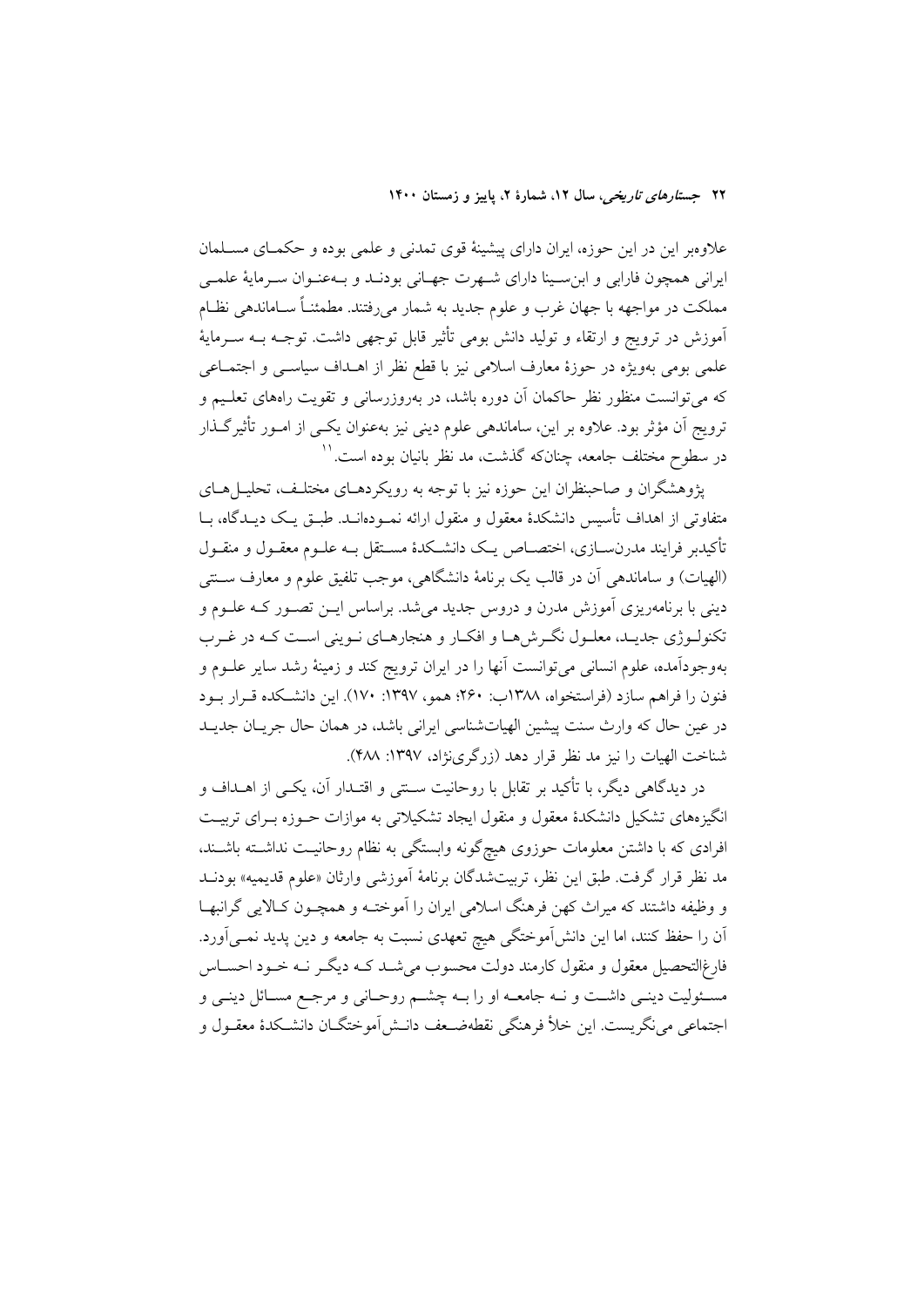منقول و الهیات بعدی بود؛ تبلیغ برای جذب طلاب به ایــن نظــام آمــوزش از ســایر اهــداف مؤسسان بود (آشنا، ۱۳۸۸: ۱۲۳–۱۲۴) .

و دیدگاه سوم، دانشگاه را به عنوان یکی از فتوحات دیوانسالاری جدید معرفی مبی کنـد که با غصب و تصاحب همراه بوده است، لذا جایی را تصاحب کرد که هنوز متـولی داشـت طبق این نظر دانشگاه پهلوی به درستی قرینه پروتستانتسیم بود که علیه کاتولیتیســم نهادهــای آموزشی ستی دست به اعتراض و تصــاحب زد و در ایــن میــان دانشــکده معقــول و منقــول درضمن دانشکدههای دانشگاه تهران جای گرفت(بحرینی، ۱۴۰۰: ۱۳).

البته با توجه به اينكه اين دانشـكده اتفاقــاً در جريــان انقــلاب اســلامي بســيار تأثير گــذار بوده است، این اثر گذاری مثبت را می توان مرهون روش۵مای نــو و جدیــد آمــوزش معــارف اسلامی ارزیابی نمود: «البته در این بین تشکیل دانشکدهٔ معقول و منقبول بـه تربیـت افـرادی منجر شد که زبان نسل جدید را میدانستند و نیازهای آنان را با توسل به روش هـای جدیــد بر آورده مرکے دند » (أشنا، ۱۳۸۸: ۱۴۶–۱۴۷).

به این ترتیب در نظام آموزشی جدید، هم دانـش بـومی فلسـفه و حکمـت اسـلامی در قالب و هیئتی نو ارائه گردید و هم شرایطی فراهم شد تا محصلین این رشته در کنــار دروس سنتي، برخي علوم روز از جمله رياضيات و طبيعيـات و زبـان خــارجي و همچنـين تــاريخ فلسفه ( شرقی و غربی) را نیـز فراگرفتنـد و پـس از یـک قـرن، آشـنایی بـا فلسـفه غـرب (ولو اندک) در محتوای آموزشی برنامه فلسفه سنتی وارد شد. علاوه بر این دانش آموختگـان برای آموزش دروس جکمی و فلسنفی و یــا دینــی بــه شــیوه جدیــد در دانشســرای عــالی آموزش دىدند.

# ۶. جمع بندي و نتيجه گيري

حکمت و فلسفه در ایران دوران پر فراز و نشیب را طی نموده و چراغ حکمت همـواره بـه همت علما و حکما در این سرزمین پرفروغ مانده است. بـا ورود آمـوزش جدیـد در ایـران دوره قاجار و با تأسیس دارالفنون که متکفل علوم و فنون نظامی و صـنعتی بــود و نــه علــوم انسانی که در شکل سنتی آن ایران مهـد شـعر و ادبیـات و حکمـت و عرفـان بـوده اسـت؛ آموزش در حوزه عمومی نیز تحول و ارتقاء یافت. در ایــن نظــام آمــوزش جدیــد، آمــوزش حکمت و فلسفه نیز به نحو نظامند استمرار یافت علاوه بر ایــن بــا تأســیس مکتــب تهــران،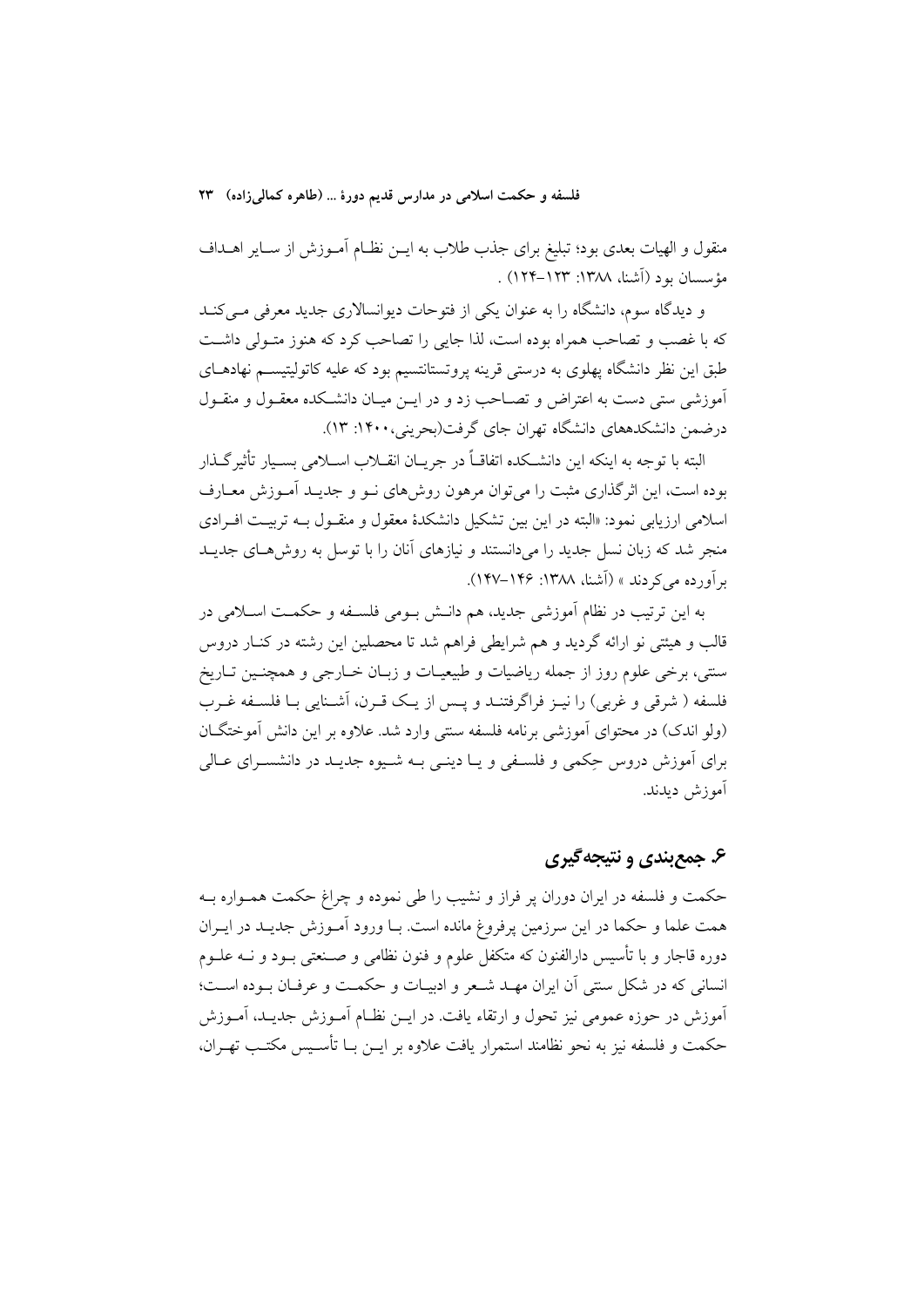حکمت و فلسفه در پایتخت جدید رونق گرفت. تـرویج وقـف و توجـه دوسـتاران علــم و حکمت به وقف مدارس برای آموزش علوم عقلی، همگـی در تقویـت و تـداوم حکمـت و فلسفه در ایران تأثیر گذار بودند. بر این اساس جریان پر فراز و نشـیب آمـوزش حکمــت و فلسفه و بويژه همراهي معقول و منقول در سه مرحله از دوره قاجـار تــا دوره يهلــوي اول و دوم در جريان بوده است.

دوره نخست در دوره قاجار و با تأسیس مکتب تهران و انتقال رسـمی حــوزه فلســفی از اصفهان و تهران، فلسفه و حکمت اسلامی در مدارس موقوف در انوای از دروس منقـول (بویژه فقه)که در حوزههـای علمیـه در اوج اقتـدار بـوده اسـت، صـرفا بـا اقبـال برخـی از علاقهمندان واقعی و خاص این حوزه اعم از علما، سیاستمداران و اهــل فرهنـگ حضــور و استمرار می پابد و در مرحله دوم با تأسیس مدرسـه عـالی سیهسـالار بــا جامعیــت معقــول و منقول، سازمان و تشکیلات منسجم و نظام اَموزش نوین در حـوزه معـارف دینـی و ســنتی فلسفه اسلامی در کنار علم فقه به عنوان یکی از دو شاخه بنیادین علوم اسلامی فعال و یویـا، قوت و قدرت مضاعف می یابد.در بررسی عامل قدرت و قوت و پویایی آن در این مرحلـه، نظام و سازمان آموزشی گسترده مدرسه مطمئنا نقش و تـأثیر چشــمگیری داشــته اســت امــا بهنظر می رسد بیش از آن و مقدم بر آن جامعیت این مؤسسه و تجمیع علــوم معقول(فلســفه) و منقول(فقه) در این امر تأثیر گذار بوده است. در ایــن مدرســه علــوم معقــول کــه در طــول تاریخ تفکر اسلامی از فارابی تا ملاصدرا در تقابل با علوم منقول بویژه علم فقه قرار داشت، برای نخستینبار در کنار آن قرار گرفت این جمع هم افزایانه موجبات اقتدار مدرسهعـالی و رشد و بالندگی رشته علوم معقـول و منقـول را فـراهم نمـود و از همـه مهمتـر بـه انـزوای حکمت اسلامی از فقه خاتمه داد.علی رغـم آنکـه بسـیاری از حکمـای مسـلمان هــمچــون ملاصدرا متبحر در فقه بودند اما همـواره تقابـل فقــه و فلســفه کــه ناشــی از تقابــل عقــل و وحي بود بر حوزههاي علوم ديني سايه افكنده بود و موجب انزواي علــوم معقــول و بــويژه فلسفه بود کـه تفصـيل آن در تـاريخ قابـل بررسـي اسـت. مرحلـه سـوم دوره پهلـوي اول، واگذاری تولیت مدرسه به وزیر معارف و انتقال میراث ســنتی معقــول و منقــول بــه ســاختار .<br>آموزش نوین دانشگاهی و دانشکده معقول و معقول اسـت. ایــن انتقــال بــه عنــوان یکــی از مصادیق عینی گذر از سنت به مدرنیته یهلوی، گذرگاه صعبی بود کــه هــم بانیــان دانشـگاه و هم دولتمردان را دچار چالش نمود. به رغم آنکه سـاختار تشـکیلات سـازمانی و قــدرت و قوت علمی مدرسه عالی سیهسالار از هـر جهـت شایسـتگی انتقـال بـه دانشـگاه را فـراهم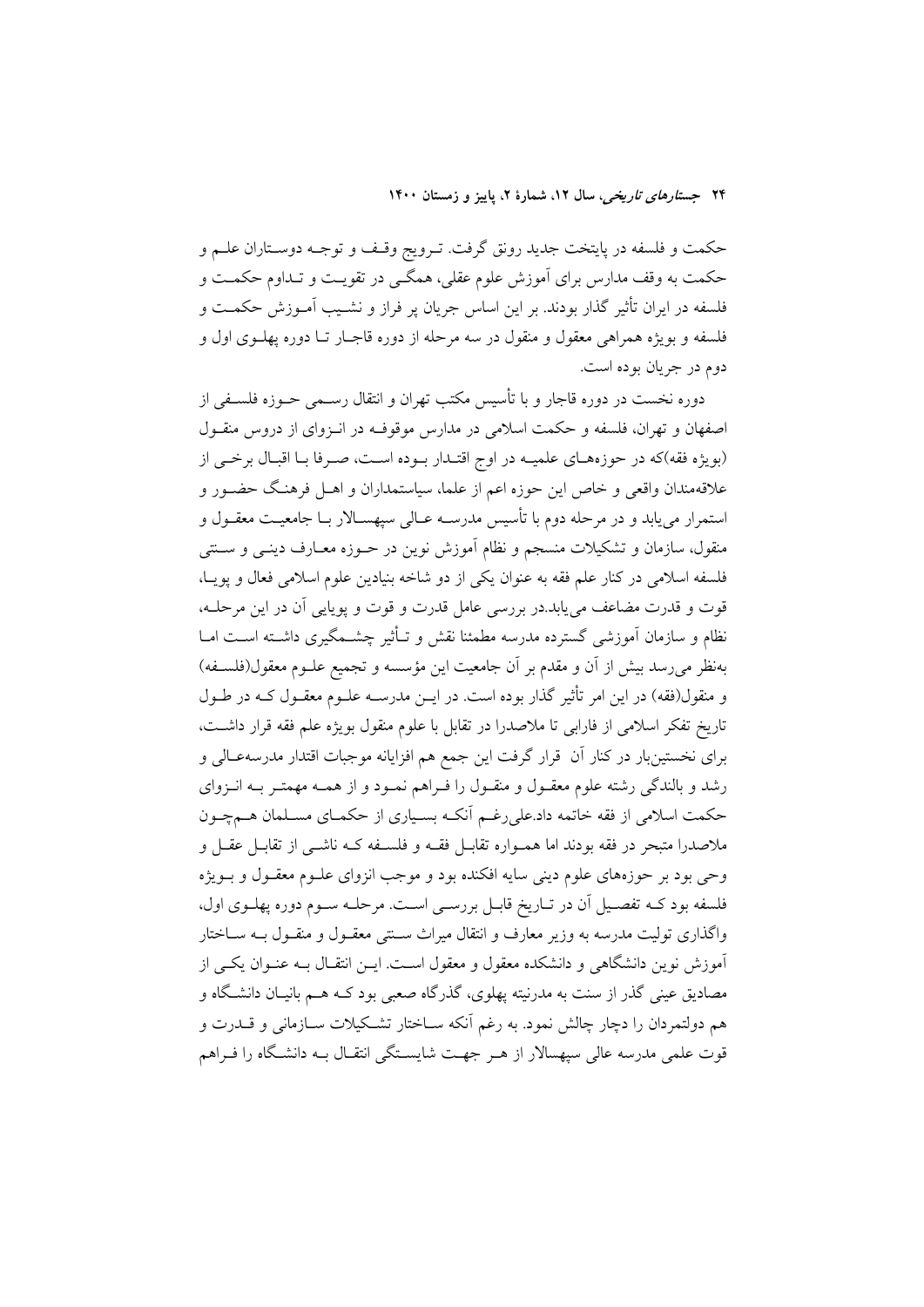نموده بود اما اقتدار سنت و سازمان حوزوی و نظام طلبگی حـاکم بــر آن نيــز مــانع بزرگـــی محسوب می شد که سرانجام هم تفوق یافت. لـذا چالشـهای اسـتمرار و انقطـاع هـر چنـد درنهایت به تفکیک این دو مرکز علمی منجر گردید اما در واقعیت مدرسـه عـالی سپهسـالار از زمان قاجار تا دوره یهلوی استمرار و قدرت و قوت یافت و توانست دانشکده معقـول و منقول را از درون خود سازماندهی و ایجاد نماید و سپس در مسیر نخستین تا بـه امـروز بـه حیات علمی خود ادامه دهد. دانشکده معقول و منقول نیـز هـر چنـد بـا توجـه بـه اهـداف سیاسی و فرهنگی و دینی بانیان از مدرسه عالی سپهسالار جدا شد اما در واقع از نظر علمــی و ساختار آموزشی از بطن آن تولد یافت، شکل گرفت و به نحو مستقل از آن تــداوم یافــت. این دانشکده در ادوار مختلف قبل و بعد از انقلاب اسلامی هیچگاه از ســاختار کلــی حــوزه علوم دینے منفک نشد.

#### <u>یے نوشتھا</u>

- ۱. متخذ از طرح پژوهشی بررسی تاریخی انتقـادی رشـته فلسـفه و حکمـت اسـلامی...از مجموعـه طرح اعتلای علوم انسانی.
- ۲. در این دوره فلسفه غرب، در معنای غربی آن نه تنها برای فیلسوفان و حکمـای سـنتی کـه حتـی برای اندیشمندان و روشنفکران دوره قاجار نیز «مسأله» نشده بود(حیـدری،۱۳۹۴: ۴۲). از ایــن رو آموزش فلسفه غرب در نظام آموزش نوین دوره قاجار وارد نشده و در مدارس عالی، دانشسـراها و دارالفنون نیز فلسفه اروپایی تدریس نمی شد. در این دوره که آغاز اعزام دانشجو بـه اروپاسـت، هیچ دانشجویی نیز برای تحصیل در رشته فلسفه بـه اروپـا اعـزام نشـده است(شـاهوردی،۱۳۹۶: ۷۰). درسال ۱۳۰۷دارالمعلمین عالی مشتمل بر دو رشته «فلسفه و ادبیـات» و «تـاریخ و جغرافیـا» است. كه در رشته نخست كليات فلسفه غرب و كليات فلسفه قلديم تلديس مى شدند (محبوبی|ردکانی،). این دروس نیز به حوزه اَموزش سنتی فلسـفه اسـلامی و همچنـین دانشـکده معقول و منقول راه نیافت و این دو حـوزه از زمـان قاجـار تـاکنون دو مسـير مسـتقل و مجـزا را طی نمودهاند.
- ۳. او همچنین در تخطئه ملاصدرا کتابی بنام سرقات الصدرا نوشته و در آن مواردی را کـه صــدرا از ديگران گرفته استخراج و بازيابي نموده است.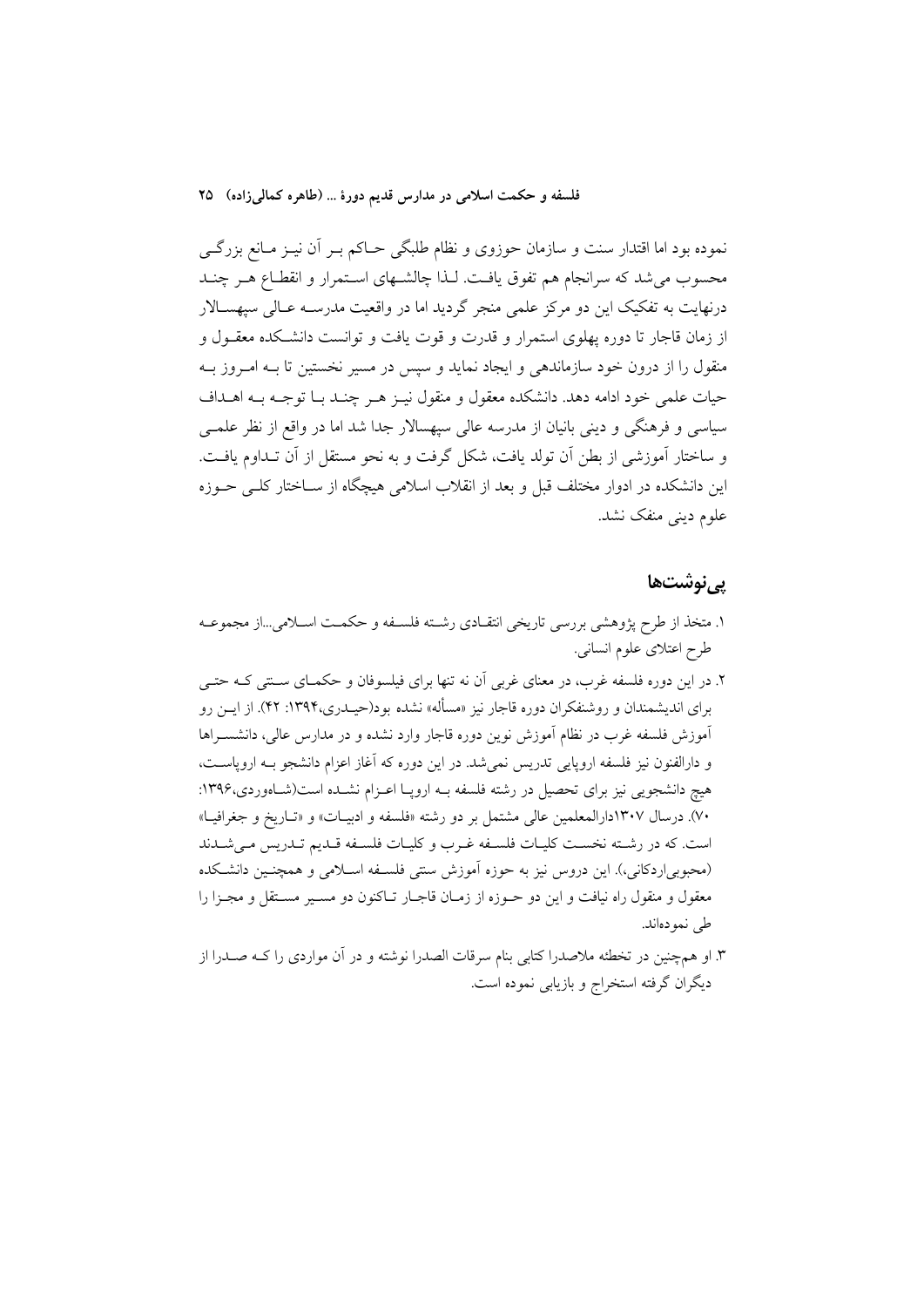- ۴. وی بنای مدرسه و مسجد را از دارایی شخصی و عواید موروثی پدری ساخته و برای مصــارف و مخارج دائمی و حفظ آن، موقوفهٔ بسیاری بــرای مدرســه مقــرر کــرده بــود (پرســم، ۱۳۸۲: ۱۶۴. سحاب، ١٣٢٩: ٣٤-٣٤).
- ۵. مرحوم میرزا طاهر تنکابنی از دانشمندان و اساتید معروف در کلام و حکمت و صـاحب حاشـیه بر كتاب جوهرالنضيد علامه و رسائل عديده در منطق، و غيره است (سحاب، ١٣٢٩: ١٢٥).
- ۶. واقف تولیت و حل و عقد امور موقوفات مدرسه و مسجد را پس از خود تا ابد به سـلطان عصـر واگذار کرده است تا وی از رجال دولت فردی امین و صلاحیت دار را از جانب خـود بــه نیــاب توليت منصوب نمايد (سحاب، ١٣٢٩: ١١٣٠-١٣٠).
- ۷. مدرسهٔ عالی سیهسالار مدتی کوتاه از سال ۱۳۱۳ تا ۱۳۱۸ محل دانشکدهٔ معقـول و منقـول بـود. سیس این دانشکده منحل شد و شعب آن به سایر دانشکدهها منتقل گردید. پس از این، چنــانکـه از اسناد و گزارشها برمی آید، سپهسالار مجدداً از سال ۱۳۲۹ فعالیت خود را از سر گرفت. طبـق متن اساسنامهٔ آن، که به تاریخ ۱۰ دی ۱۳۴۸ تهیه شده است، مدرسهٔ عالی سیهسـالار بــا تصــویب شورای مدرسین توانست در هر یک از شهرها یک یا چند شعبه تشکیل دهد و مؤسسـات لازم را ایجاد کند. تحصیل در مدرسهٔ عالی سپهسالار مشتمل بـر سـه دوره بـه شـرح زیـر بـوده اسـت: ١) دورهٔ مقدماتی علوم دینی؛ ٢) دورهٔ مدرس علوم دینی؛ ٣) دورهٔ تخصصی.
	- -مدت دورههای از ۴ تا ۶ سال بود.
	- يذيرفتن داوطلبان از طريق امتحان ورودي و مسابقه به عمل مي آمد.

فارغ|لتحصیلان مدرسهٔ عالمی سیهسالار بر حسب دورمای که به اتمام رسانیدمانــد از امتیــازاتـی كه طبق قانون به درجات آن تعلق مي گيرد استفاده مـي كردنــد (صــافي، ١٣۶٩: ٣٨٨–٣٨٩). ايــن مدرسه طبق همین اساسنامه پس از انقلاب با عنوان «مدرسهٔ عال<sub>ی</sub> شهید مطهری» به فعالیت خــود ادامه داد و در سالهای اخیر بهعنوان دانشگاه شهید مطهری تغییر نام یافت.

٨ شمار دانشجويان ١٢٩ نفر بوده و تا آن سال، ٧۵ نفر نيز فارغ|لتحصيل شدند.

– دروس شعبهٔ ادبیات: فارسی، تاریخ ادبیات ایران، تاریخ ایران، تــاریخ عــالم، تــاریخ ادبیــات عرب، ادبيات عرب، جغرافيا، منطق، معاني بيان فارسي، فلسفة ملاصدرا، فقه، اصول.

– دروس شعبهٔ معقول: حکمت، کلام، منطق، تفسیر، فلسـفه، تــاریخ ادبیــات عــرب، ادبیــات عرب، فرانسه، منطق جديد، جغرافي، حكمت اشراق، اخلاق، تاريخ فلسفه، حكمت مشاء، تــاريخ ملل و نحل، فلسفهٔ جدید.

– دروس شعبهٔ منقول: فقه، اصول، فلسفه، صرف، نحو، منطق، تاريخ ادبيات عرب، جغرافـي، فرانسه، درايه.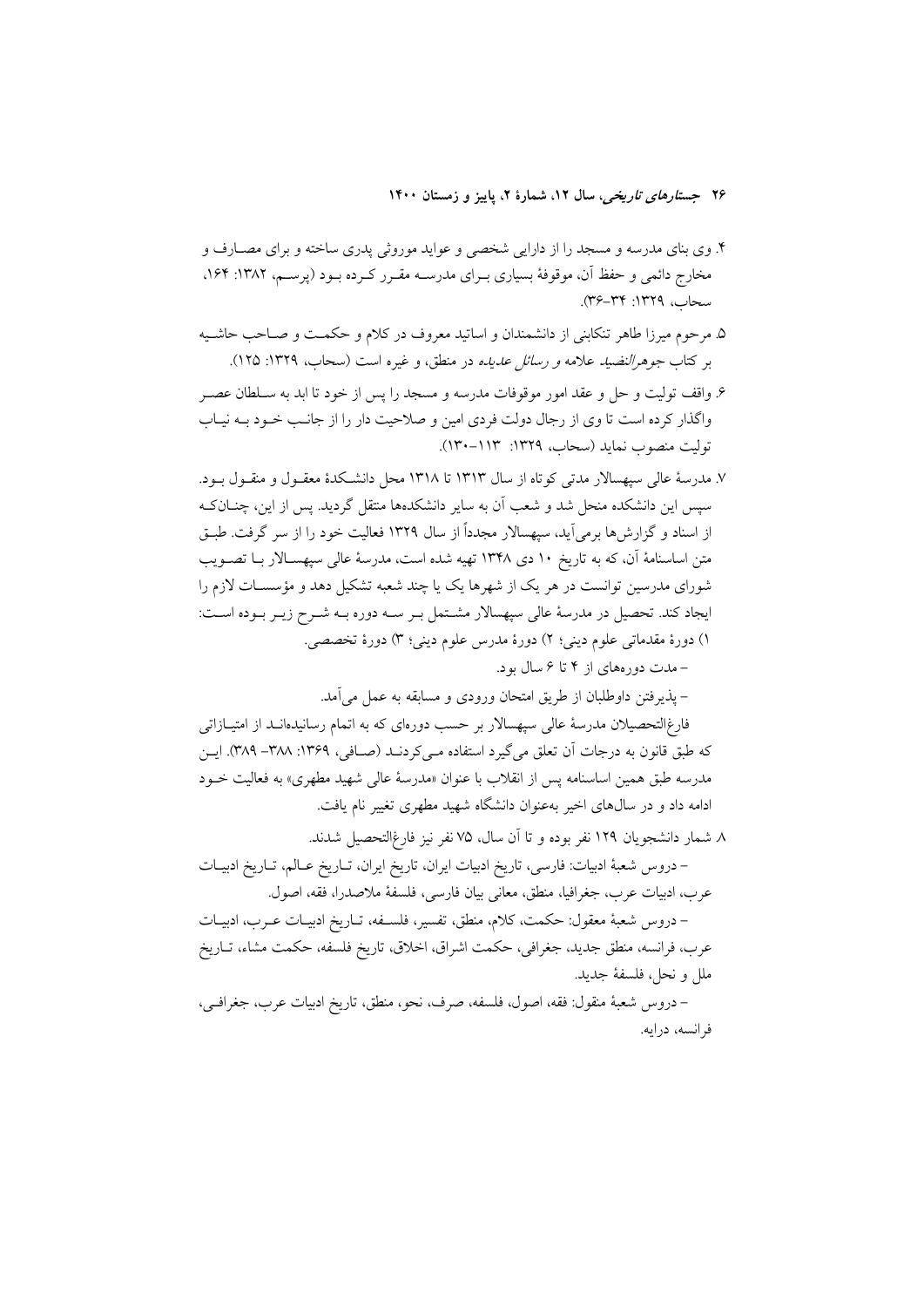۹. مدرسهٔ عالی سپهسالار نیز بـا برنامـهای مشـابه، بـا حضـور شـاه در تـ*اریخ ۲۹ مـرداد مـاه ۱۳۲۹* بازگشای<sub>می</sub> و علامه حاج<sub>می</sub> سی*دالعراقین که از* شخصیتهای ممتـاز در کشـورهای اسـلامی بـود و علما و رؤسا و بزرگان عالم اسلام اهمیت بهسزایی برای ایشان قائـل بودنـد، بـه نیابـت و تولیـت عظمی منصوب میشود. در این مراسم نیز علاوه بر جمعی از وزرا و نماینـدگان مجلـس، اســاتید دانشگاه و علمای تراز اول پایتخت حضـور داشـتند تاسـیس درمانگـاه، نصـب بلنـدگو و اتصـال مدرسه به دستگاه فرسـتنده راديــو تهـران از اقــدامات دوره ســيدالعراقين اســت (ســحاب، ١٣٢٩: ۱۳۰–۱۳۲). تاسیس درمانگاه، نصب بلندگو و اتصال مدرسه به دستگاه فرسـتنده رادیــو تهـران از اقدامات دوره سيدالع اقين است.

- ۱۰. در هریک از این دو رشته، ۲۰ نفر با داشتن تحصیلات کامل متوسطه از طریق مســابقه (کنکــور) يذير فته شدند.
- ۱۱. مخبرالسلطنهٔ هدایت مدعی شده است که پیشنهاد ساماندادن بـه علـوم دینـی در قالـب مدرسـه معقول و منقول را وی در سال ۱۳۰۷ شمسی بـه هنگــام گفتگــو بــا شــاه مطــرح کــرده اســت. او نوشته است:

از صحبتهای من با شاه یکی این بود کـه دیانـت هـم در مملکـت اسـاس اداری مـی خواهـد. صحبت رفت روی آنکه شاخص که باشد. نتوانستم کسی را اسم ببرم . فقط نتیجهای که گرفتــه شــد تخصيص مدرســهٔ سپهســالار بــه مدرســهٔ معقــول و منقــول بــود أن هــم مــدير لايقــي پيــدا نكــرد (زرگری نژاد، ۱۳۹۷: ۵۷۳).

#### كتابنامه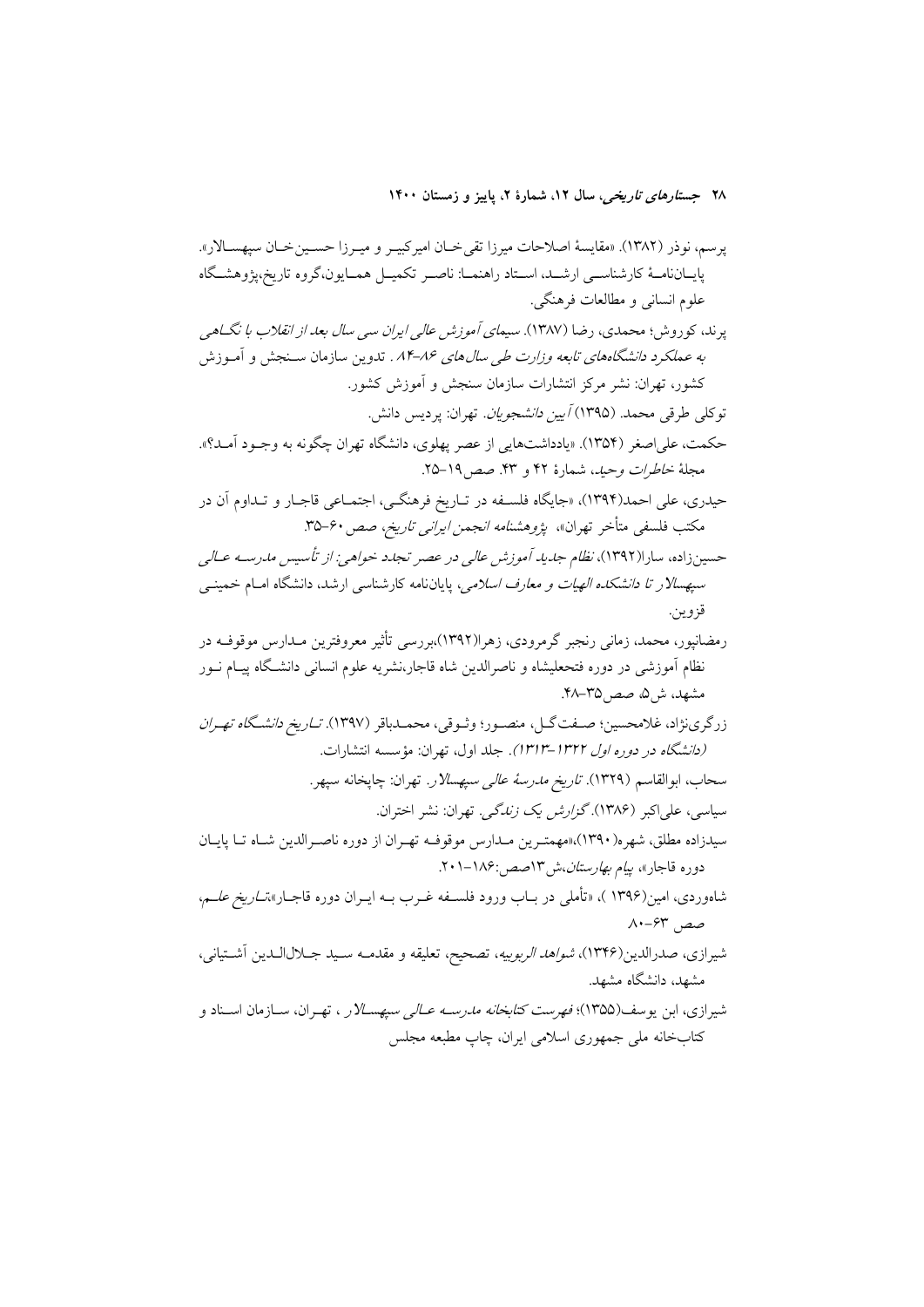$AV<sub>l</sub>$